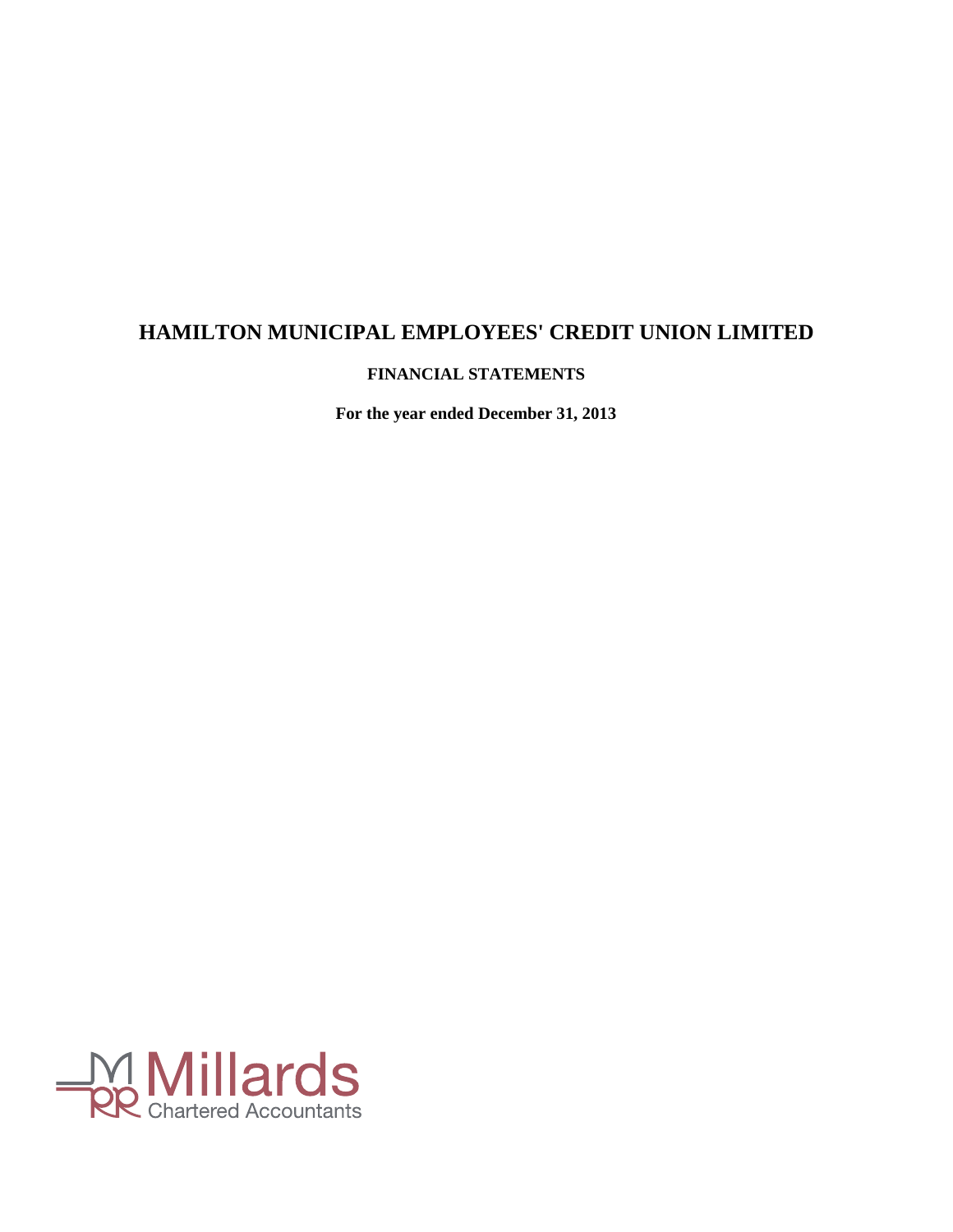## **For the year ended December 31, 2013**

## **INDEX**

|                                          | Page           |
|------------------------------------------|----------------|
| <b>INDEPENDENT AUDITORS' REPORT</b>      |                |
| FINANCIAL STATEMENTS                     |                |
| <b>Statement of Financial Position</b>   | 2              |
| <b>Statement of Comprehensive Income</b> | 3              |
| Statements of Changes in Members' Equity | $\overline{4}$ |
| <b>Statement of Cash Flows</b>           | 5              |
| Notes to the Financial Statements        | $6 - 29$       |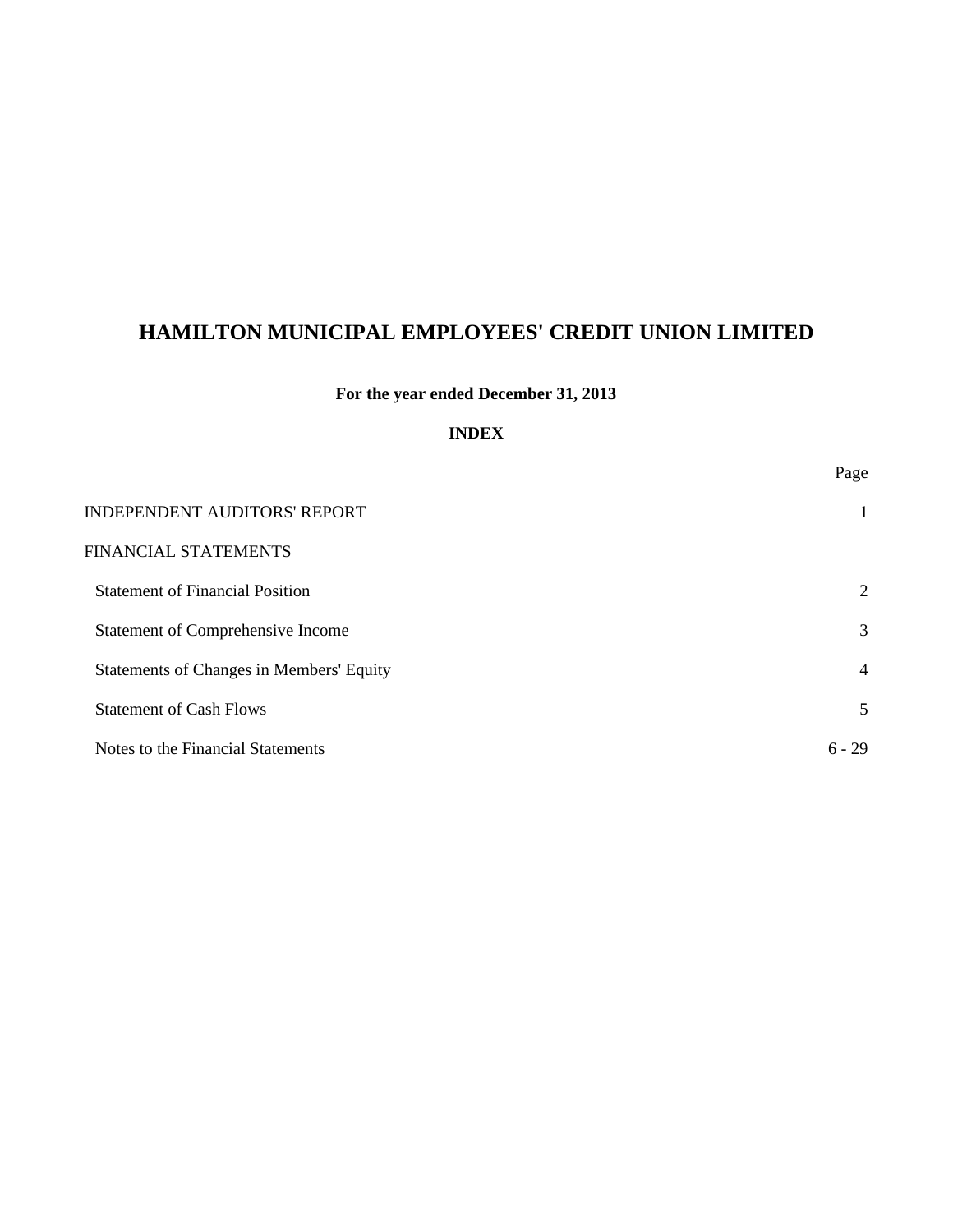

P.O. Box 367, 96 Nelson Street Brantford, Ontario N3T 5N3 Telephone: (519) 759-3511 Facsimile: (519) 759-7961

# **INDEPENDENT AUDITORS' REPORT**

### **To the Members of Hamilton Municipal Employees' Credit Union Limited**

We have audited the accompanying financial statements of Hamilton Municipal Employees' Credit Union Limited, which comprise the statement of financial position as at December 31, 2013, and the statements of comprehensive income, changes in members' equity and cash flows for the year then ended, and a summary of significant accounting policies and other explanatory information

### **Management's Responsibility for the Financial Statements**

Management is responsible for the preparation and fair presentation of these financial statements in accordance with International Financial Reporting Standards, and for such internal control as management determines is necessary to enable the preparation of financial statements that are free from material misstatement, whether due to fraud or error.

### **Auditors' Responsibility**

Our responsibility is to express an opinion on these financial statements based on our audit. We conducted our audit in accordance with Canadian generally accepted auditing standards. Those standards require that we comply with ethical requirements and plan and perform the audits to obtain reasonable assurance about whether the financial statements are free from material misstatement.

An audit involves performing procedures to obtain audit evidence about the amounts and disclosures in the financial statements. The procedures selected depend on the auditor's judgment, including the assessment of the risks of material misstatement of the financial statements, whether due to fraud or error. In making those risk assessments, the auditor considers internal control relevant to the entity's preparation and fair presentation of the financial statements in order to design audit procedures that are appropriate in the circumstances, but not for the purpose of expressing an opinion on the effectiveness of the entity's internal control. An audit also includes evaluating the appropriateness of accounting policies used and the reasonableness of accounting estimates made by management, as well as evaluating the overall presentation of the financial statements.

We believe that the audit evidence we have obtained is sufficient and appropriate to provide a basis for our opinion.

### **Opinion**

In our opinion, the financial statements present fairly, in all material respects, the financial position of Hamilton Municipal Employees' Credit Union Limited as at December 31, 2013 and its financial performance and its cash flows for the year then ended in accordance with International Financial Reporting Standards.

Willard, house & Roselwagh LLP

Licensed Public Accountants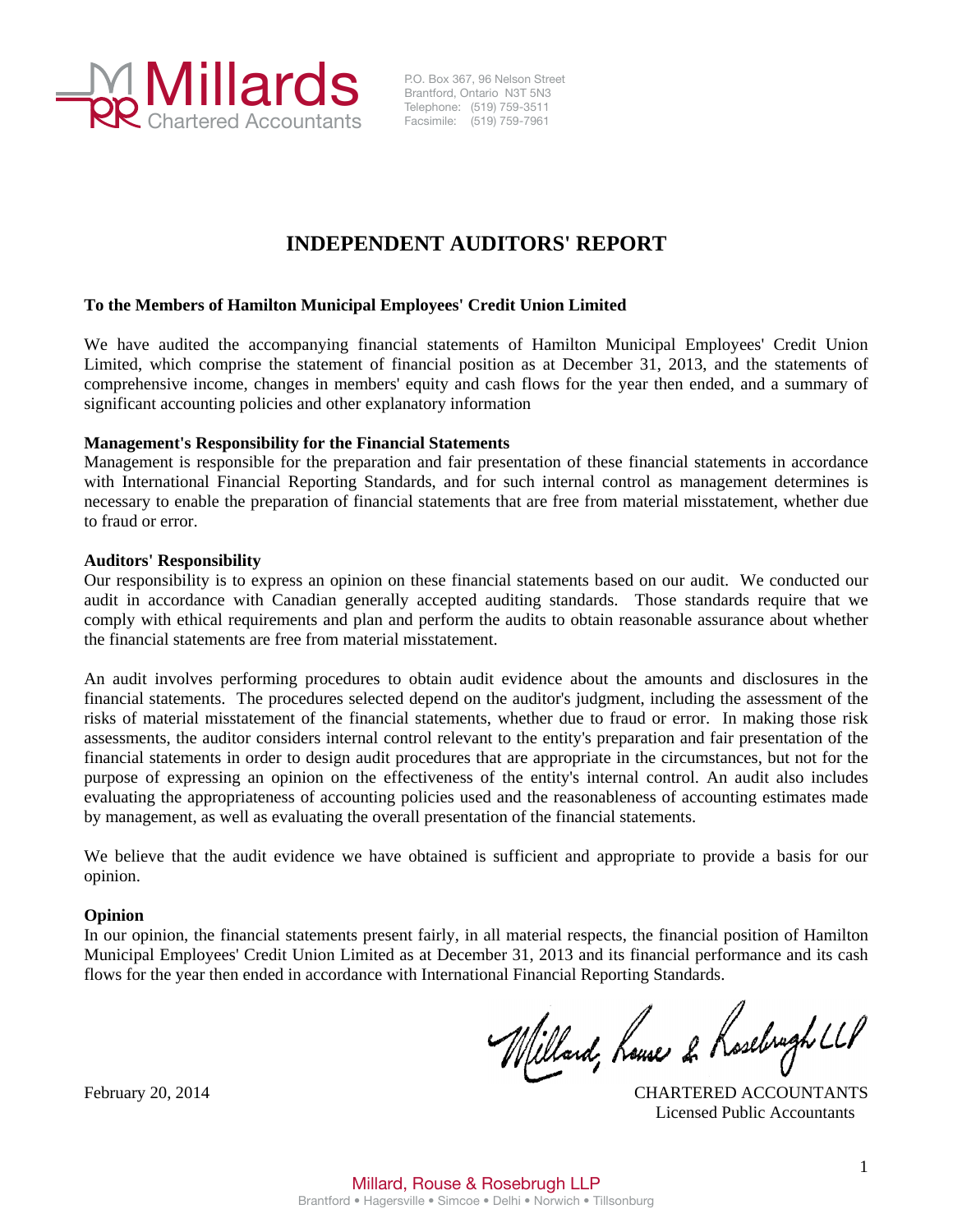# **STATEMENT OF FINANCIAL POSITION**

| As at December 31                             | 2013          | 2012        |
|-----------------------------------------------|---------------|-------------|
| <b>ASSETS</b>                                 |               |             |
| <b>Current Assets</b>                         |               |             |
| Cash and bank                                 | 2,390,911     | 4,828,479   |
| Investments (Note 4)                          | 15,880,604    | 17,002,029  |
| Derivatives (Note 5)                          | 864,094       | 914,570     |
| Loans to members (Note 6)                     | 141,378,072   | 133,527,011 |
| Accounts receivable                           | 381,226       | 47,951      |
| Prepaid expenses                              | 339,889       | 492,199     |
| Property, plant and equipment (Note 8)        | 2,743,204     | 2,587,276   |
| Intangible assets (Note 8)                    | 357,828       |             |
|                                               | 164, 335, 828 | 159,399,515 |
| <b>LIABILITIES</b>                            |               |             |
| Members' deposits (Note 9)                    | 151,384,805   | 146,951,486 |
| Accounts payable and accrued liabilities      | 1,216,297     | 1,077,794   |
| Derivatives (Note 5)                          | 811,437       | 754,101     |
| Income taxes payable                          | 5,475         | 10,313      |
| Deferred income tax liability                 | 64,032        | 45,484      |
| Members' share capital (Note 10)              | 1,008,225     | 1,045,856   |
|                                               | 154,490,271   | 149,885,034 |
| <b>MEMBERS' EQUITY</b>                        |               |             |
| <b>Undivided Earnings</b>                     | 213,821       | 217,458     |
| <b>Accumulated Other Comprehensive Income</b> | 31,736        | 97,023      |
| <b>Reserves</b> (Note 11)                     | 9,600,000     | 9,200,000   |
|                                               | 9,845,557     | 9,514,481   |
|                                               | 164,335,828   | 159,399,515 |

\_\_\_\_\_\_\_\_\_\_\_\_\_\_\_\_\_\_\_\_\_\_\_\_\_\_\_\_\_\_\_\_\_ \_\_\_\_\_\_\_\_\_\_\_\_\_\_\_\_\_\_\_\_\_\_\_\_\_\_\_\_\_\_\_\_\_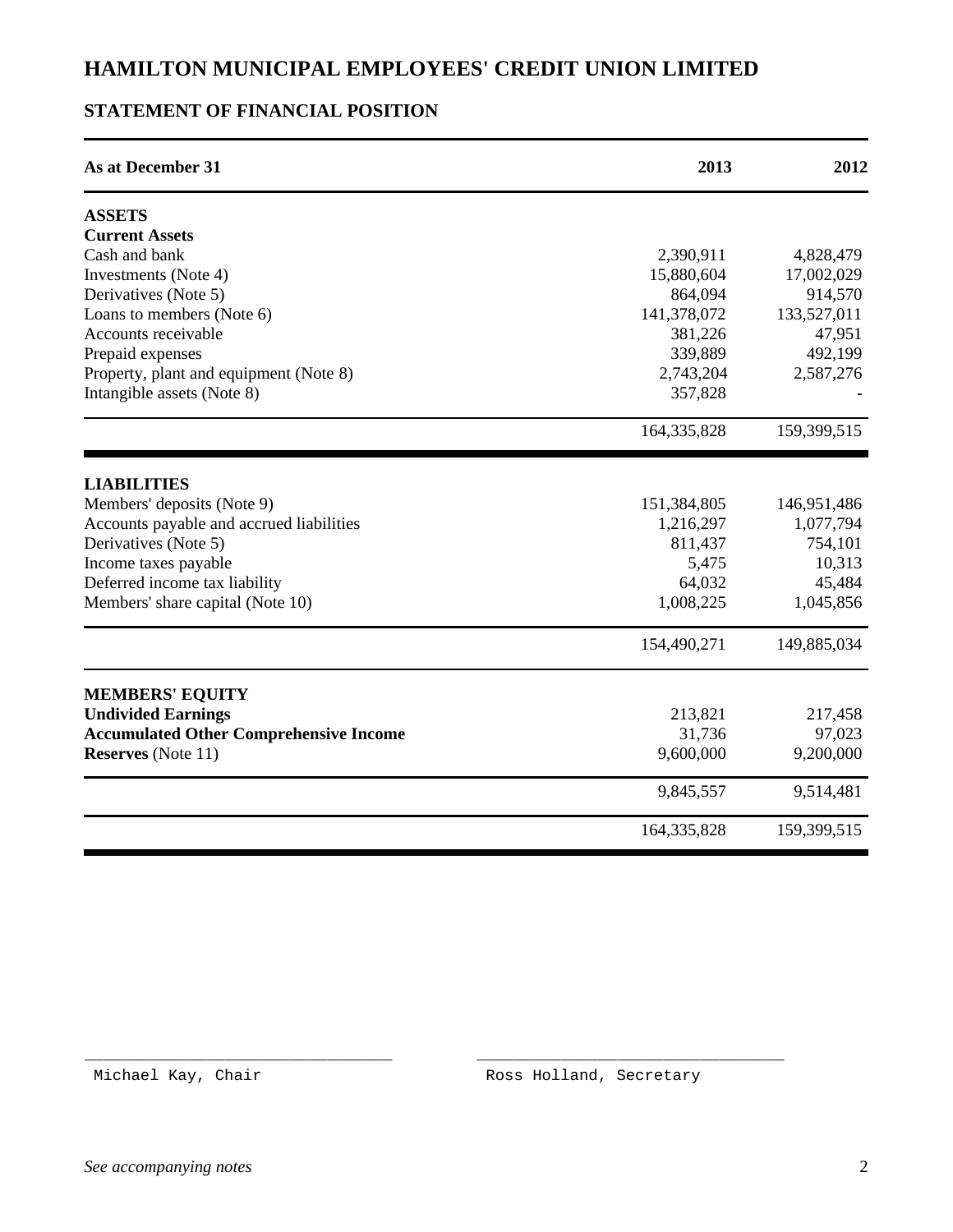# **STATEMENT OF COMPREHENSIVE INCOME**

| For the year ended December 31                                                                                                                                                                                                                                                                               | 2013                                                                                                                                        | 2012                                                                                                                                        |
|--------------------------------------------------------------------------------------------------------------------------------------------------------------------------------------------------------------------------------------------------------------------------------------------------------------|---------------------------------------------------------------------------------------------------------------------------------------------|---------------------------------------------------------------------------------------------------------------------------------------------|
| <b>Interest Revenue</b> (Note 13)                                                                                                                                                                                                                                                                            | 6,367,861                                                                                                                                   | 6,437,644                                                                                                                                   |
| <b>Interest Expense</b> (Note 14)                                                                                                                                                                                                                                                                            | 1,668,616                                                                                                                                   | 1,852,416                                                                                                                                   |
| <b>Interest Margin</b><br>Other income                                                                                                                                                                                                                                                                       | 4,699,245<br>1,705,089                                                                                                                      | 4,585,228<br>1,577,994                                                                                                                      |
| <b>Income Before Operating Expenses</b>                                                                                                                                                                                                                                                                      | 6,404,334                                                                                                                                   | 6,163,222                                                                                                                                   |
| <b>Operating Expenses</b>                                                                                                                                                                                                                                                                                    |                                                                                                                                             |                                                                                                                                             |
| Employee salaries and benefits<br>Occupancy<br>Administration<br>Data processing<br>Lending<br>Loan protection and life savings insurance<br>Member deposit insurance<br>Board and committee expenses<br>Amortization<br><b>Income Before Income Taxes</b><br>Income taxes - current (Note 15)<br>- deferred | 3,287,884<br>489,069<br>628,397<br>767,476<br>218,861<br>32,440<br>148,006<br>70,499<br>292,317<br>5,934,949<br>469,385<br>42,498<br>30,524 | 3,183,538<br>463,750<br>613,996<br>779,942<br>136,207<br>33,169<br>144,349<br>64,008<br>273,693<br>5,692,652<br>470,570<br>53,428<br>20,257 |
| <b>Net Income</b>                                                                                                                                                                                                                                                                                            | 396,363                                                                                                                                     | 396,885                                                                                                                                     |
| <b>Other Comprehensive Income (Loss)</b><br>Change in unrealized gains / (losses) on derivative instruments<br>designated as cash flow hedges<br>Tax effect of change in unrealized gains on cash flow hedges                                                                                                | (77, 263)<br>11,976                                                                                                                         | (200, 113)<br>29,443                                                                                                                        |
| Other Comprehensive Income (Loss) for the Year                                                                                                                                                                                                                                                               | (65, 287)                                                                                                                                   | (170, 670)                                                                                                                                  |
| <b>Comprehensive Income for the Year</b>                                                                                                                                                                                                                                                                     | 331,076                                                                                                                                     | 226,215                                                                                                                                     |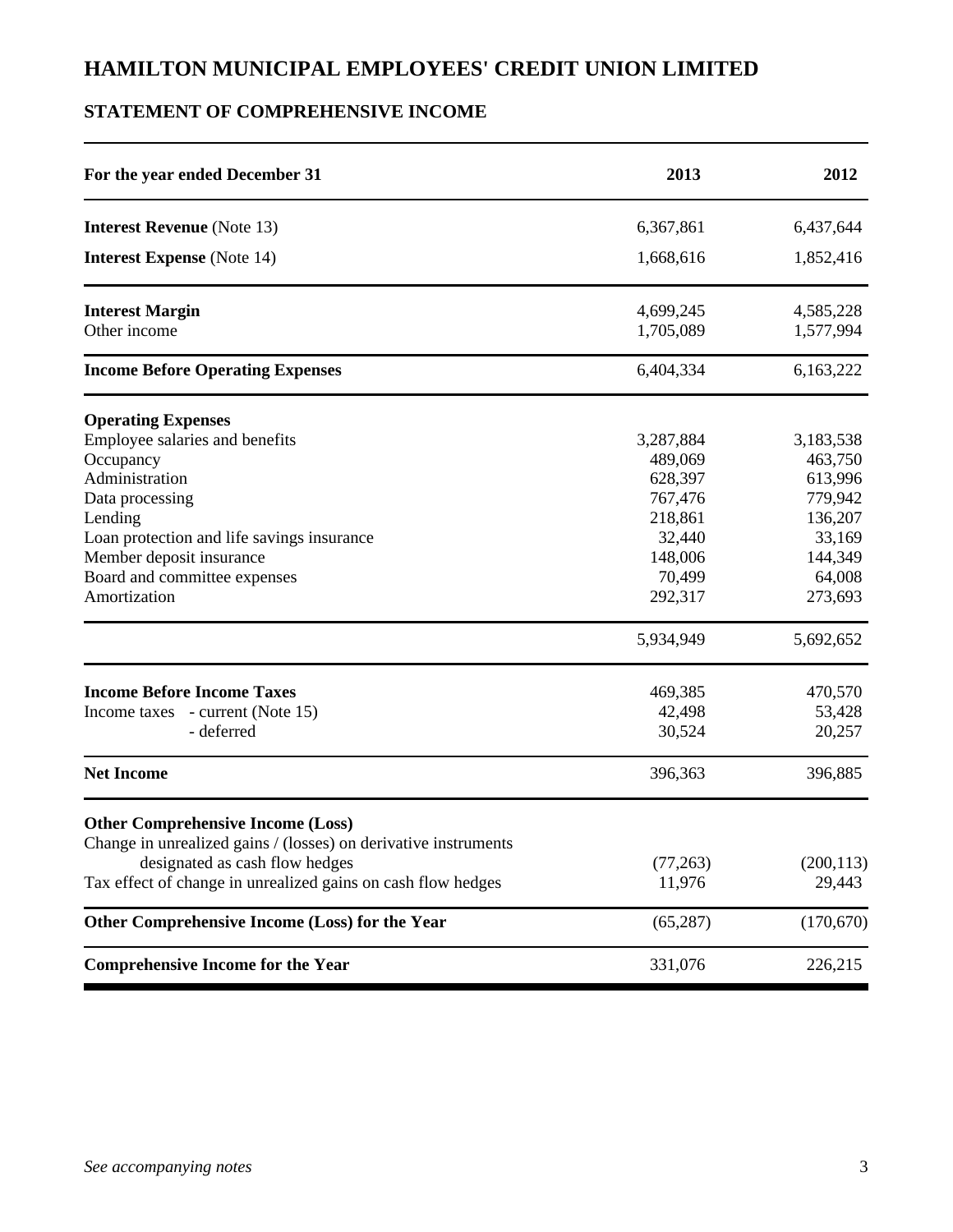# **STATEMENT OF CHANGES IN MEMBERS' EQUITY**

|                                               | <b>Accumulated Other</b><br><b>Comprehensive Income</b><br><b>Cash Flow Hedges</b> | <b>Reserves</b> | <b>Retained</b><br><b>Earnings</b> | <b>Total</b> |
|-----------------------------------------------|------------------------------------------------------------------------------------|-----------------|------------------------------------|--------------|
| <b>Balance at January 1, 2012</b>             | 267,693                                                                            | 8,700,000       | 320,573                            | 9,288,266    |
| Net Income                                    |                                                                                    |                 | 396,885                            | 396,885      |
| Transfer to reserves                          |                                                                                    | 500,000         | (500,000)                          |              |
| Change in unrealized gains / (losses)         |                                                                                    |                 |                                    |              |
| on cash flow hedges                           | (170,670)                                                                          |                 |                                    | (170,670)    |
| <b>Balance at December 31, 2012</b>           | 97,023                                                                             | 9,200,000       | 217,458                            | 9,514,481    |
| Net Income                                    |                                                                                    |                 | 396,363                            | 396,363      |
| Transfer to reserves                          |                                                                                    | 400,000         | (400,000)                          |              |
| Change in unrealized gains / (losses) on cash |                                                                                    |                 |                                    |              |
| flow hedges                                   | (65, 287)                                                                          |                 |                                    | (65, 287)    |
| <b>Balance at December 31, 2013</b>           | 31,736                                                                             | 9,600,000       | 213,821                            | 9,845,557    |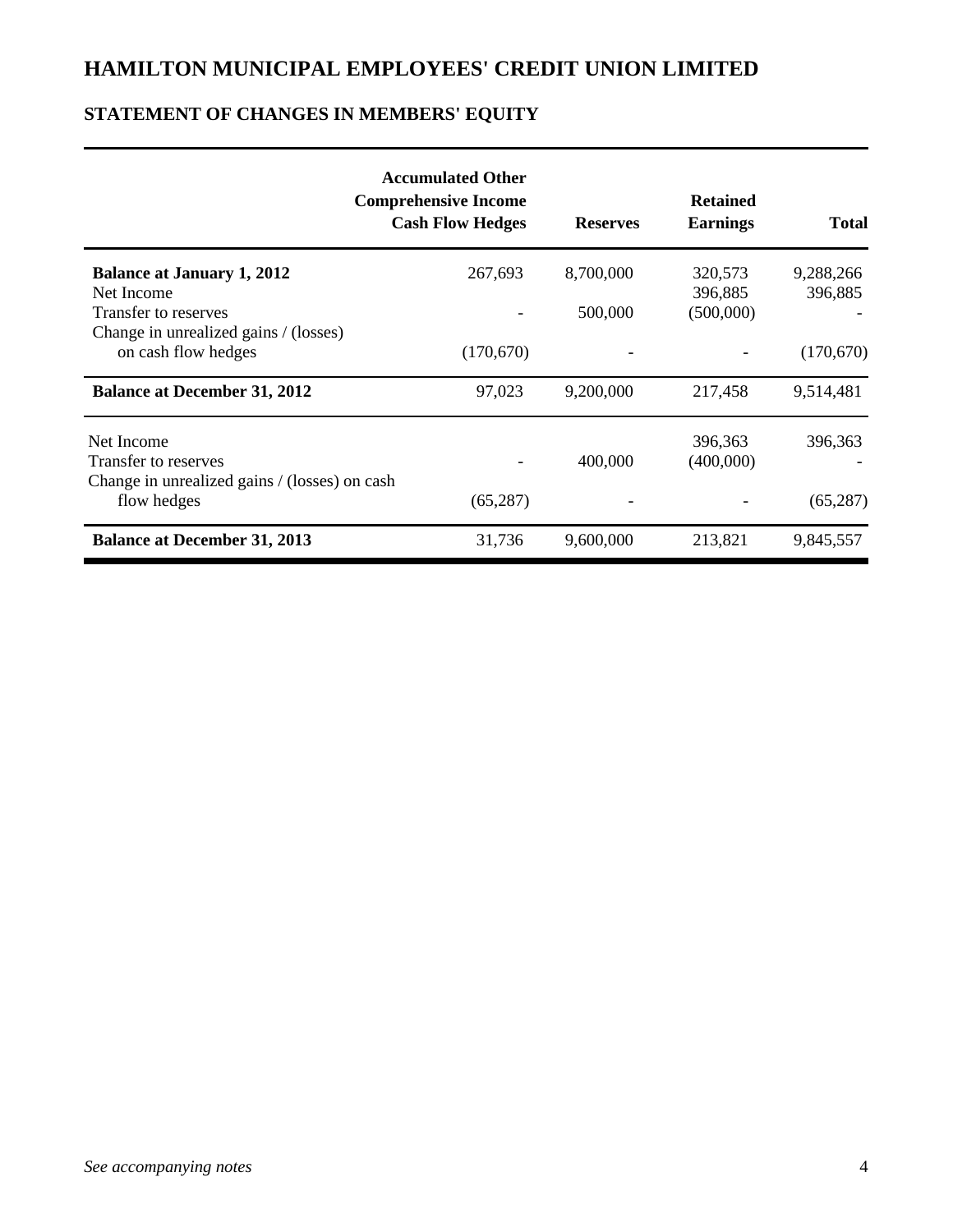# **STATEMENT OF CASH FLOWS**

| For the year ended December 31                                        | 2013        | 2012           |
|-----------------------------------------------------------------------|-------------|----------------|
| <b>Cash Flows From Operating Activities</b>                           |             |                |
| Net Income                                                            | 396,363     | 396,885        |
| Adjustments for:                                                      |             |                |
| Interest revenue                                                      | (6,367,861) | (6,437,644)    |
| Interest expense                                                      | 1,668,616   | 1,852,416      |
| Interest received on member loans                                     | 5,853,336   | 5,708,185      |
| Interest received on investments                                      | 464,911     | 706,665        |
| Interest paid on member deposits                                      | (1,761,812) | (1,991,206)    |
| Amortization                                                          | 292,317     | 273,693        |
| Deferred income taxes                                                 | 30,524      | 20,257         |
| Income taxes (paid) recovered                                         | (47, 336)   | 58,755         |
| Net change in non-cash working capital balances related to operations | 30,587      | (220, 567)     |
|                                                                       | 559,645     | 367,439        |
| <b>Cash Flows From Financing Activities</b>                           |             |                |
| Member deposits and share capital                                     | 4,488,883   | 4,830,903      |
| <b>Cash Flows From Investing Activities</b>                           |             |                |
| Purchase of property, plant and equipment and intangible assets       | (806,073)   | (176, 494)     |
| Loans and mortgages to members                                        | (7,813,186) | (7,648,107)    |
| Investments                                                           | 1,133,163   | (2,599,008)    |
|                                                                       | (7,486,096) | (10, 423, 609) |
| <b>Net Decrease in Cash and Cash Equivalents</b>                      | (2,437,568) | (5,225,267)    |
| <b>Opening Cash and Cash Equivalents</b>                              | 4,828,479   | 10,053,746     |
| <b>Closing Cash and Cash Equivalents</b>                              | 2,390,911   | 4,828,479      |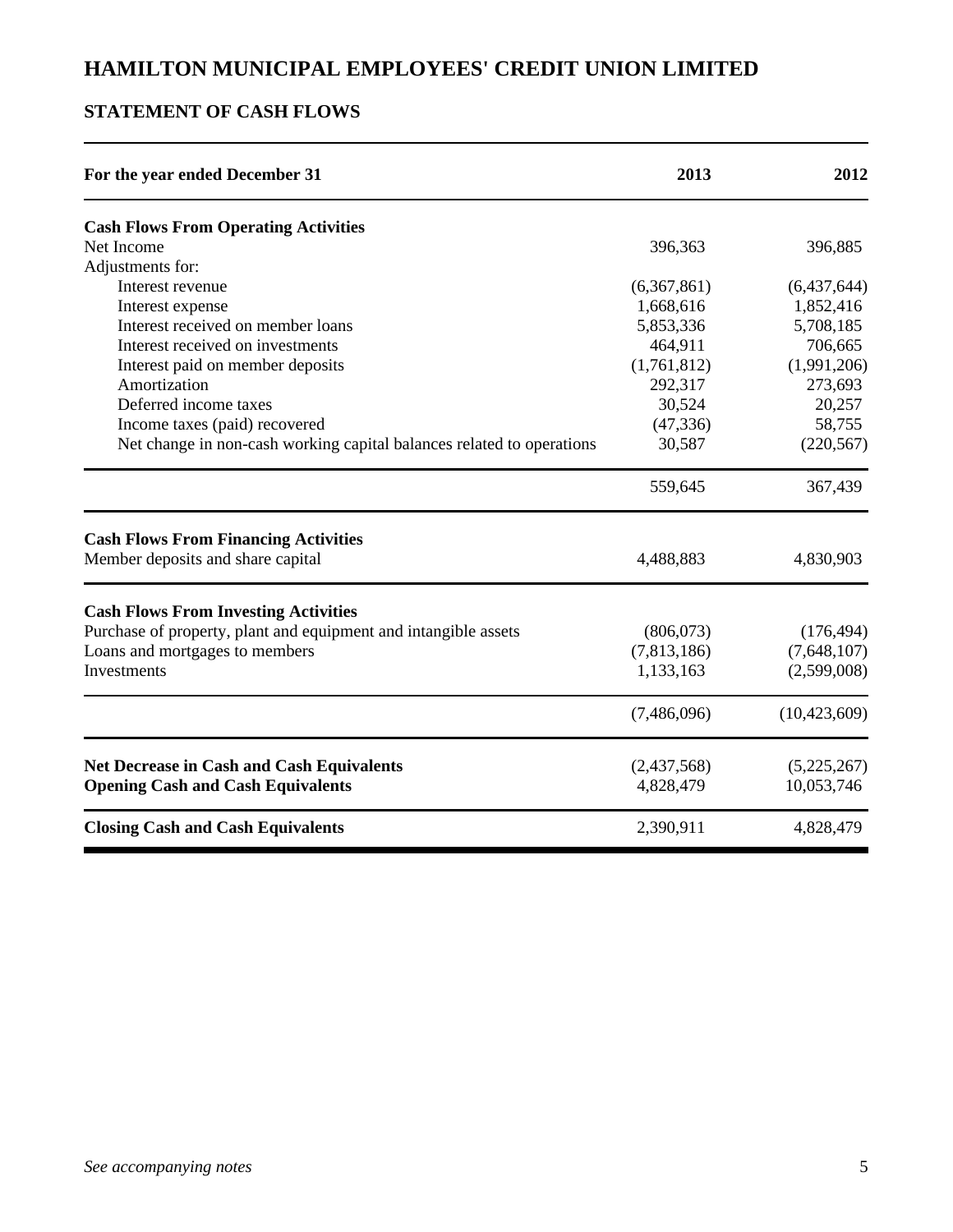## **NOTES TO THE FINANCIAL STATEMENTS For the year ended December 31, 2013**

### **1. NATURE OF OPERATIONS**

#### **Reporting Entity**

Hamilton Municipal Employees' Credit Union Limited (the credit union) is a company incorporated under the Credit Unions and Caisses Populaires Act, 1994 ("The Act") of Ontario. The credit union offers retail banking services to its members. The head office is located at 209 Limeridge Road East, Hamilton, Ontario.

These financial statements have been authorized for issue by the Board of Directors on February 20, 2014.

### **2. SUMMARY OF SIGNIFICANT ACCOUNTING POLICIES**

#### **Basis of Presentation**

These financial statements have been prepared in accordance with International Financial Reporting Standards (IFRS) as issued by the International Accounting Standards Board (the IASB).

These financial statements were prepared under the historical cost convention, as modified by the revaluation of held-for-trading and available-for-sale financial assets and derivative financial instruments measured at fair value.

The credit union's functional and presentation currency is the Canadian dollar.

The preparation of financial statements in compliance with IFRS requires management to make certain critical accounting estimates. It also requires management to exercise judgment in applying the credit union's accounting policies. The areas involving a higher degree of judgment or complexity, or areas where assumptions and estimates are significant to the financial statements are disclosed in Note 3.

### **Cash and Bank**

Cash and bank includes cash on hand and deposits with banks. Cash and bank accounts are classified as Available for Sale and measured at fair value.

### **Central 1 Deposits**

Deposits with Central 1 are classified as loans and receivables and are initially measured at fair value plus transaction costs. Subsequently these deposits are measured at amortized cost which approximates fair value.

### **Other Debt and Equity Instruments**

Other debt and equity instruments which can be traded are classified as Available for Sale and initially measured at fair value. Subsequently they are carried at fair value unless they are not quoted in an active market and fair value is not reliably determinable in which case they are carried at cost.

Changes in fair value, except for those arising from interest calculated using the effective interest rate, are recognized as a separate component of other comprehensive income.

### **CUCO Coop Investments**

The investment in CUCO Cooperative shares is designated as Held for Trading and recorded at fair value. Changes in market value are recorded as investment income and included in net income.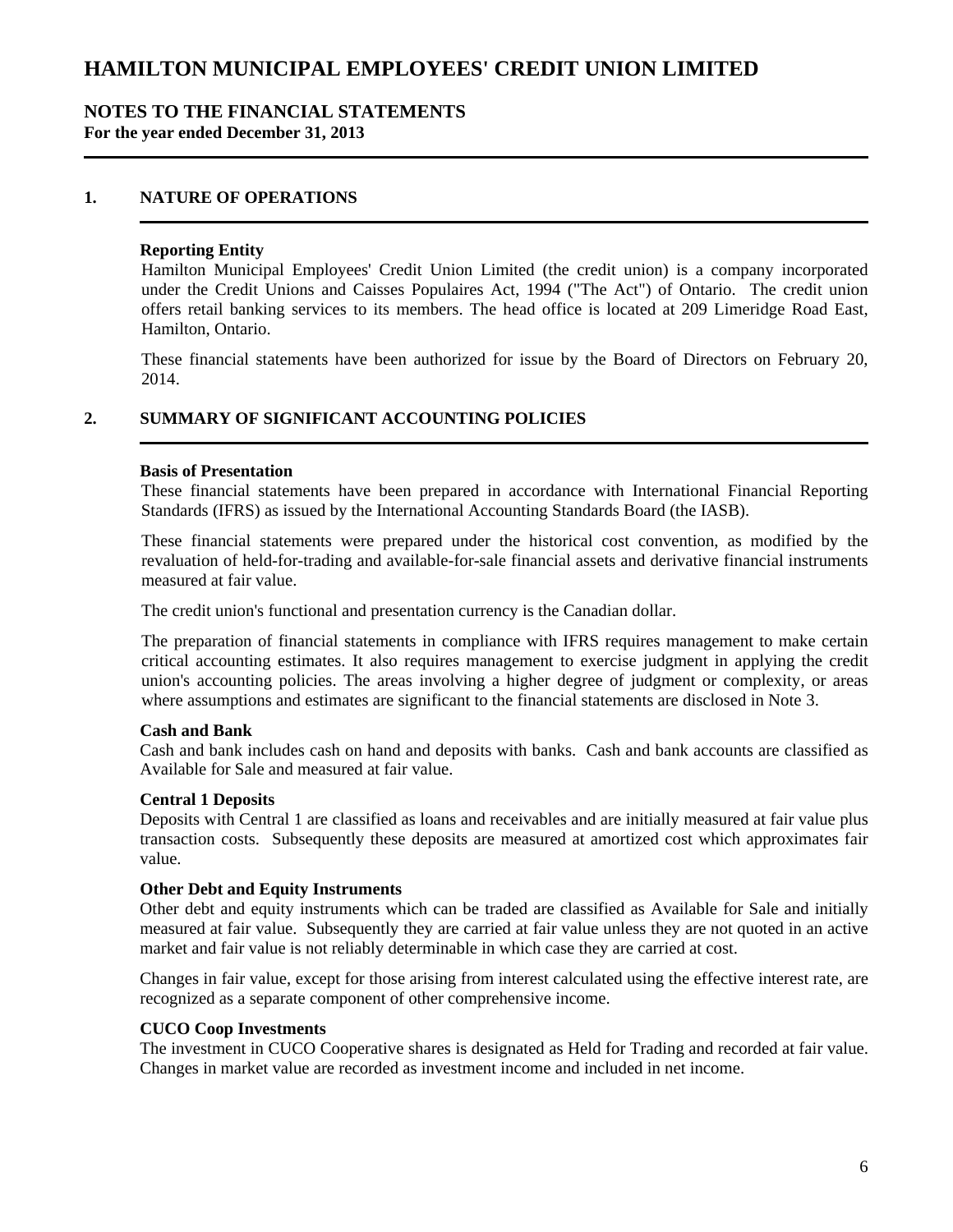## **NOTES TO THE FINANCIAL STATEMENTS For the year ended December 31, 2013**

## **2. SUMMARY OF SIGNIFICANT ACCOUNTING POLICIES (Cont'd)**

## **Hedges**

The credit union periodically enters into derivative contracts to manage financial risks associated with movements in interest rates. The credit union does not enter into derivative financial instruments for trading or speculative purposes.

When derivatives are used to manage exposures, the credit union determines, for each derivative, whether hedge accounting can be applied. Where hedge accounting can be applied, a hedge relationship is designated as a cash flow hedge of a specifically identified group of assets or liabilities. The credit union formally assesses and documents whether these derivatives are effective in offsetting changes in cash flows of hedged assets or liabilities.

These derivatives are carried at fair value and are reported as assets when they have a positive fair value and as liabilities when they have a negative fair value. Gains and losses resulting from changes in fair value of the effective portion of the derivative instrument are recorded in other comprehensive income until the hedged item is recognized in income. The ineffective portion is recognized immediately in income as other income.

#### **Market Based Deposits**

The credit union has various deposits from members whereby interest will be paid based on certain market indicators. To offset exposure to fluctuations in these indicators, the credit union has entered into derivative contracts with Central 1 whereby Central 1 will pay the interest on these deposits. In return, the credit union will pay a fixed rate of interest to Central 1 on these deposits. These derivative contracts are designated as at fair value through profit or loss and are measured at fair value both initially and subsequently.

### **Loans to Members**

All loans to members are financial assets with fixed or determinable payments that are not quoted in an active market and have been classified as loans and receivables. Member loans are initially measured at fair value, net of loan origination fees. Loans are subsequently measured at amortized cost using the effective interest rate method, less any impairment. An allowance for doubtful loans is deducted from the total of the loans on the balance sheet.

This allowance is calculated at the greater of the amount determined by specific account or the minimum allowance prescribed by By-Law #6 of the Deposit Insurance Corporation of Ontario.

### **Property, Plant and Equipment and Amortization**

Property, plant and equipment assets are stated at cost. Amortization is provided for in the accounts as follows:

| <b>Building</b>        | 40 years straight line      |
|------------------------|-----------------------------|
| Leasehold improvements | Remaining term of the lease |
| Furniture and fixtures | 5 to 10 years straight line |
| Computer equipment     | 3 to 5 years straight line  |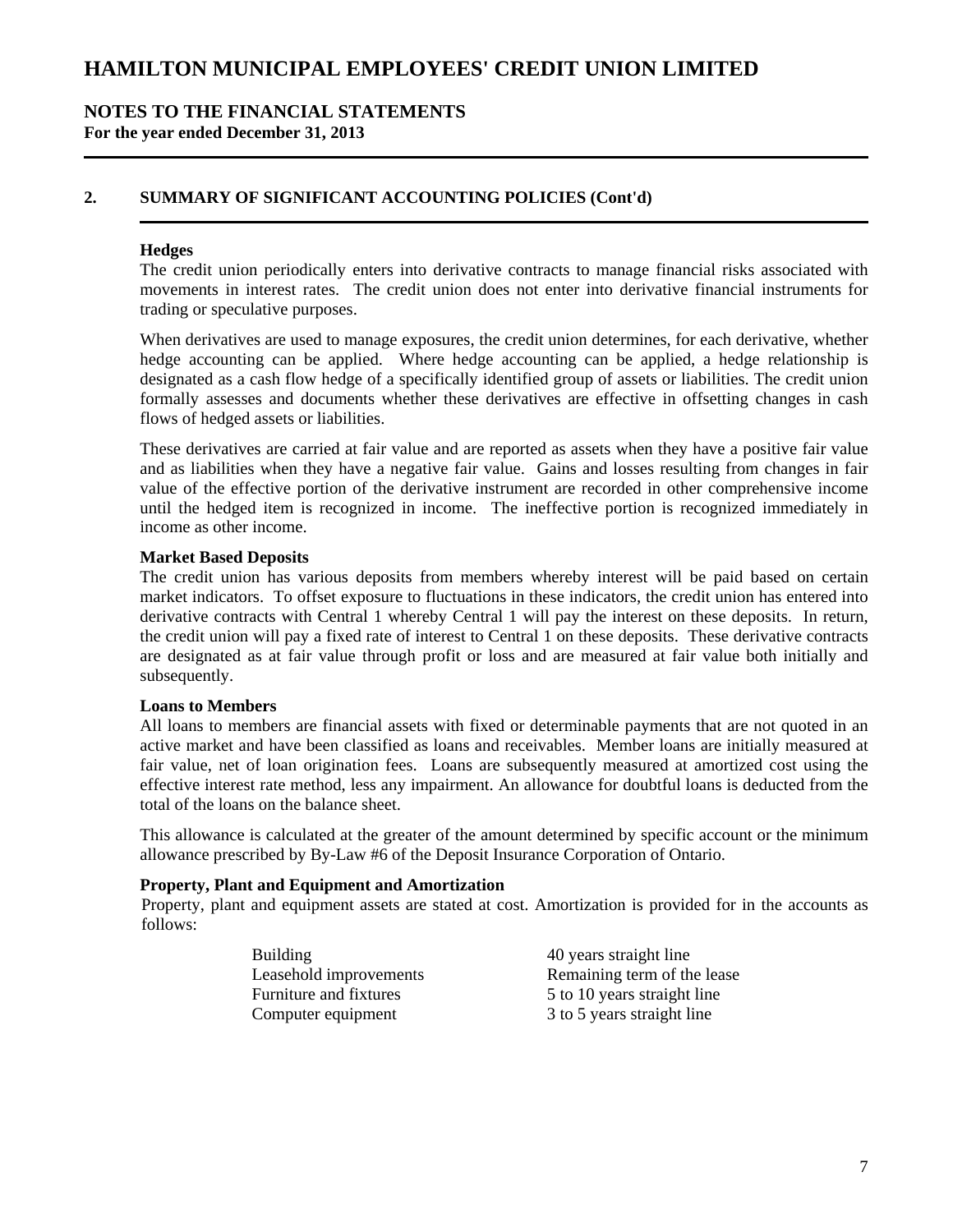## **NOTES TO THE FINANCIAL STATEMENTS For the year ended December 31, 2013**

## **2. SUMMARY OF SIGNIFICANT ACCOUNTING POLICIES (Cont'd)**

### **Accounts Payable**

Liabilities for trade creditors and other payables are classified as other financial liabilities and initially measured at fair value net of any transaction costs directly attributable to the issuance of the instrument and subsequently are carried at amortized cost using the effective interest rate method.

### **Income Taxes**

Income tax expense comprises current and deferred tax. Current tax and deferred tax are recognized in net income except to the extent that it relates to a business combination, or items recognized directly in equity or in other comprehensive income.

Current income taxes are recognized for the estimated income taxes payable or receivable on taxable income or loss for the current year and any adjustment to income taxes payable in respect of previous years. Current income taxes are measured at the amount expected to be recovered from or paid to the taxation authorities using tax rates and tax laws that have been enacted or substantively enacted by the year-end date.

Deferred tax assets and liabilities are recognized where the carrying amount of an asset or liability differs from its tax base.

Recognition of deferred tax assets for unused tax losses, tax credits and deductible temporary differences is restricted to those instances where it is probable that future taxable income will be available to allow the deferred tax asset to be utilized. Deferred tax assets are reviewed at each reporting date and are reduced to the extent that it is no longer probable that the related tax benefit will be realized.

The amount of the deferred tax asset or liability is measured at the amount expected to be recovered from or paid to the taxation authorities. This amount is determined using tax rates and tax laws that have been enacted or substantively enacted by the year-end date and are expected to apply when the liabilities / (assets) are settled / (recovered).

### **Member Deposits**

All member deposits are initially measured at fair value, net of any transaction costs directly attributable to the issuance of the instrument. Member deposits are subsequently measured at amortized cost, using the effective interest rate method.

### **Members' Shares**

Members' shares issued by the credit union are classified as equity only to the extent that they do not meet the definition of a financial liability or financial asset.

### **Provisions**

Provisions are recognized for liabilities of uncertain timing or amount that have arisen as a result of past transactions, including legal or constructive obligations. The provision is measured at the best estimate of the expenditure required to settle the obligation at the reporting date.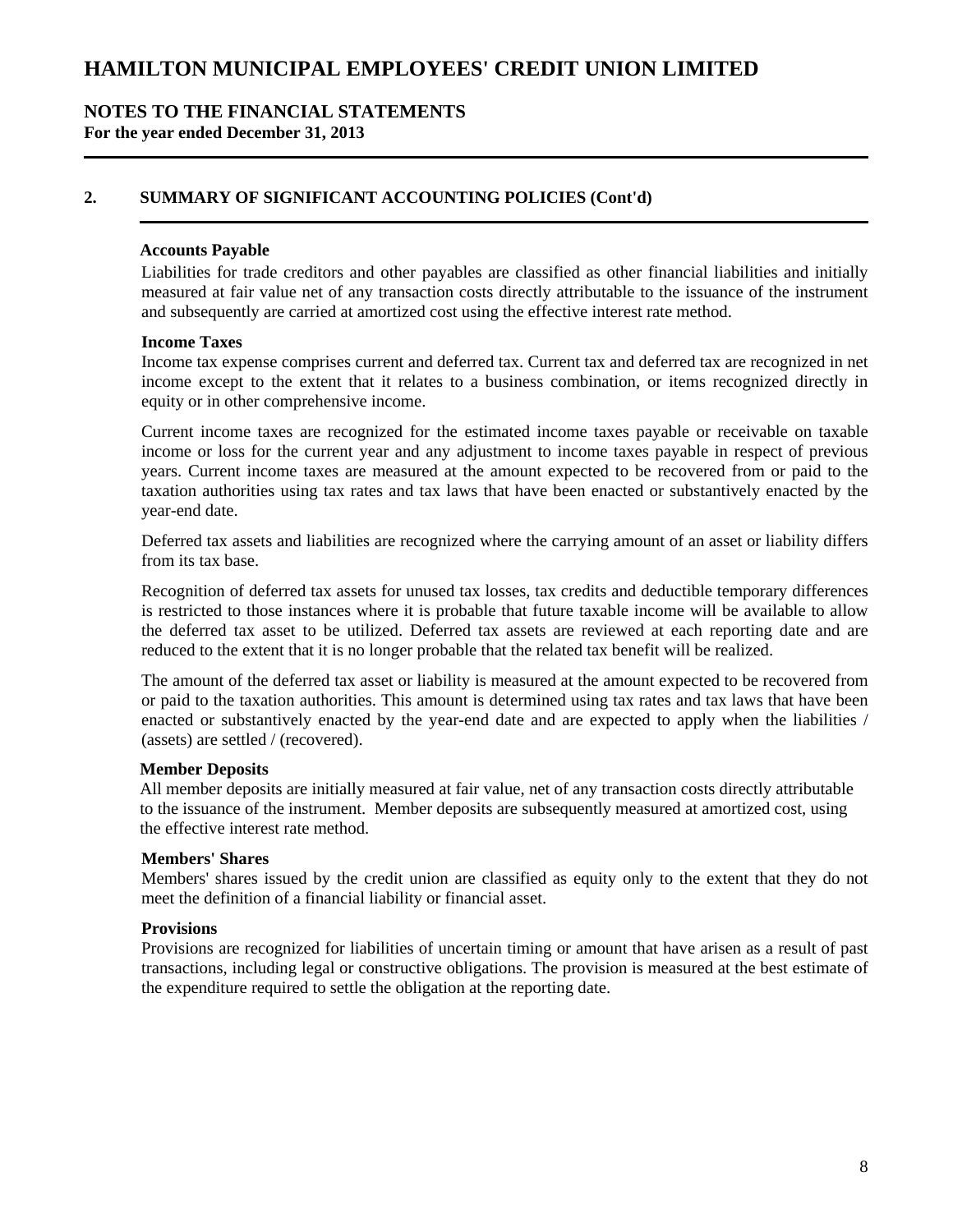## **NOTES TO THE FINANCIAL STATEMENTS For the year ended December 31, 2013**

## **2. SUMMARY OF SIGNIFICANT ACCOUNTING POLICIES (Cont'd)**

### **Revenue Recognition**

Interest on loans and investments is recognized as earned at the end of each month and when ultimate collection is reasonably assured.

### **Foreign Currency Translation**

Foreign currency accounts are translated into Canadian dollars as follows:

At the transaction date, each asset, liability, revenue and expense dominated in a foreign currency is translated into Canadian dollars by the use of the exchange rate in effect at that date. At the year-end date, unsettled monetary assets and liabilities are translated into Canadian dollars by using the exchange rate in effect at the year-end date and the related translation differences are recognized in net income. Exchange gains and losses arising on the retranslation of available for sale financial assets are treated as a separate component of the change in fair value and recognized in net income.

### **Standards, Amendments and Interpretations Not Yet Effective**

Certain new standards, amendments and interpretations have been published that are mandatory for the credit union's accounting periods beginning on or after January 1, 2014 or later periods that the credit union has decided not to early adopt. The standards, amendments and interpretations that will be relevant to the credit union are:

(i) IFRS 9 Financial Instruments is part of the IASB's wider project to replace IAS 39 'Financial Instruments: Recognition and Measurement'. IFRS 9 retains but simplifies the mixed measurement model and establishes two primary measurement categories for financial assets, amortized cost and fair value. The basis of classification depends on the entity's business model and the contractual cash flow characteristics of the financial asset. IFRS 9 was to be effective for annual periods beginning on or after January 1, 2015 however in November 2013 the IASB removed the mandatory adoption date for IFRS 9 and has not set a new adoption date. The Credit Union is in the process of evaluating the impact of the new standard and will continue to monitor developments that may impact its financial reporting.

None of the other new standards, interpretations or amendments, which are effective for the Credit Union's accounting periods beginning after January 1, 2014 and which have not been adopted early, are expected to impact on the Credit Union's future financial statements.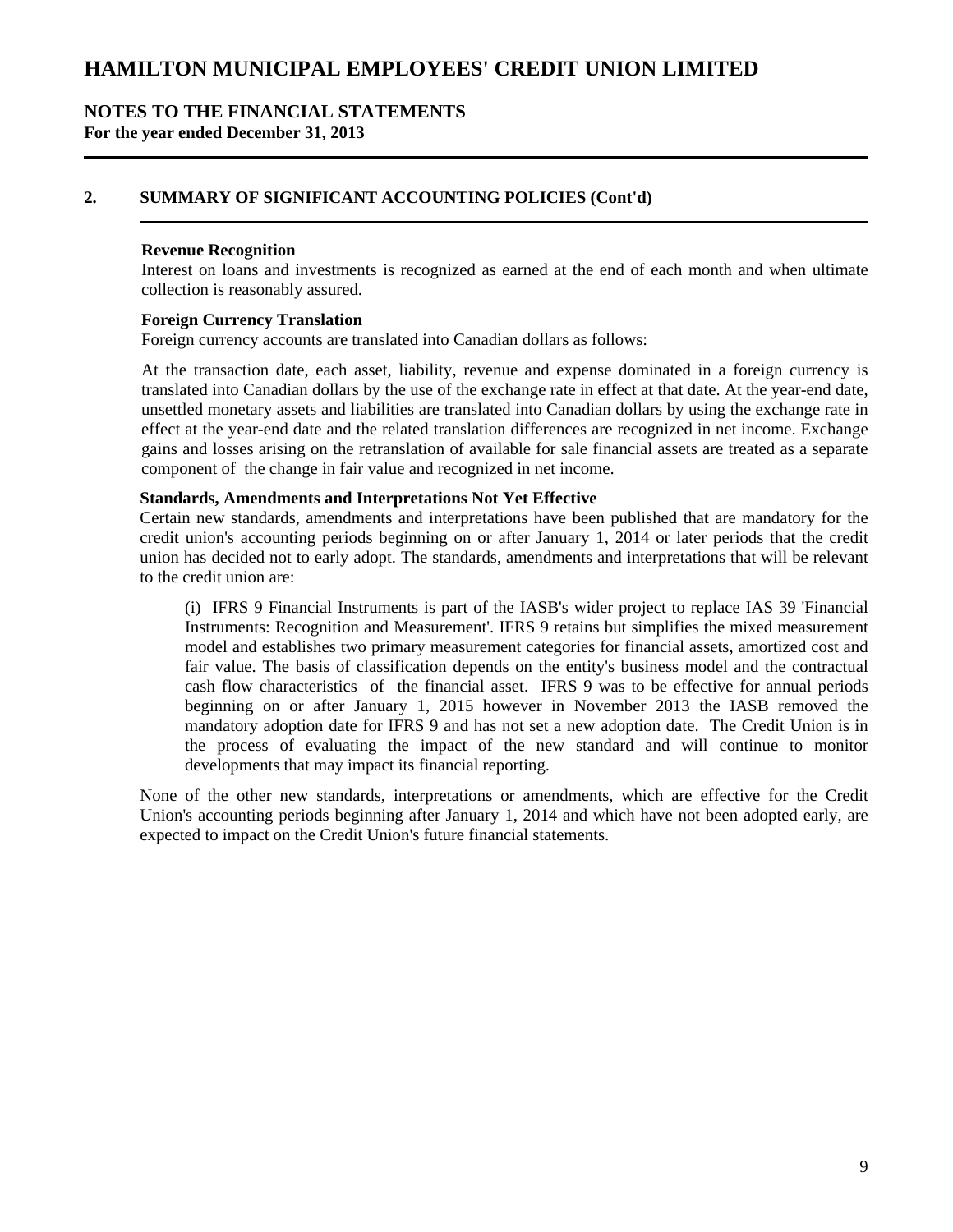## **NOTES TO THE FINANCIAL STATEMENTS For the year ended December 31, 2013**

## **3. CRITICAL ACCOUNTING ESTIMATES AND JUDGMENTS**

The credit union makes estimates and assumptions about the future that affect the reported amounts of assets and liabilities. Estimates and judgments are continually evaluated based on historical experience and other factors, including expectations of future events that are believed to be reasonable under the circumstances. In the future, actual experience may differ from these estimates and assumptions.

The effect of a change in an accounting estimate is recognized prospectively by including it in comprehensive income in the period of the change, if the change affects that period only; or in the period of the change and future periods, if the change affects both.

The estimates and assumptions that have a significant risk of causing material adjustment to the carrying amounts of assets and liabilities within the next financial year are discussed below.

### **Fair Value of Financial Instruments**

The credit union determines the fair value of financial instruments that are not quoted in an active market, using valuation techniques. Those techniques are significantly affected by the assumptions used, including discount rates and estimates of future cash flows. In that regard, the derived fair value estimates cannot always be substantiated by comparison with independent markets and, in may cases, may not be capable of being realized immediately.

### **Loan Loss Provision**

In determining whether an impairment loss should be recorded in the statement of comprehensive income the credit union makes judgment on whether objective evidence of impairment exists individually for financial assets that are individually significant. Where this does not exist the credit union uses its judgment to group member loans with similar credit risk characteristics to allow a collective assessment of the group to determine any impairment loss.

In determining the collective loan loss provision management uses estimates based on historical loss experience for assets with similar credit risk characteristics and objective evidence of impairment.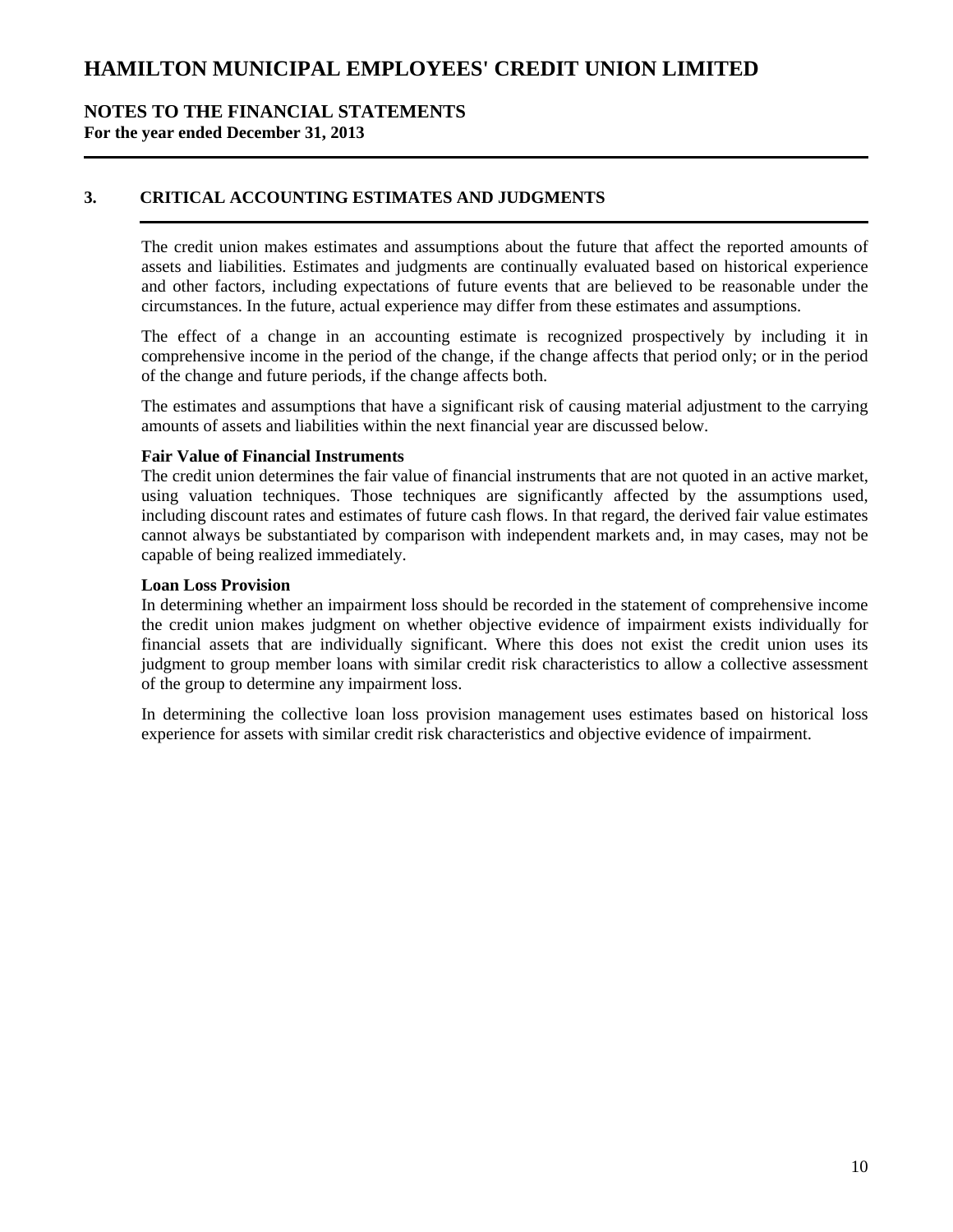## **NOTES TO THE FINANCIAL STATEMENTS For the year ended December 31, 2013**

| <b>INVESTMENTS</b>                  | 2013       | 2012       |
|-------------------------------------|------------|------------|
| <b>Debt Instruments</b>             |            |            |
| Central 1 Liquidity reserve deposit | 9,942,194  | 9,584,577  |
| Central 1 discount deposits         | 1,641,304  | 2,244,371  |
| Other debt instruments              | 2,355,764  | 3,063,080  |
| Accrued interest                    | 59,838     | 48,100     |
| <b>Total Central 1 Deposits</b>     | 13,999,100 | 14,940,128 |
| <b>Equity Instruments</b>           |            |            |
| Central 1 Credit Union - Class A    | 555,958    | 547,467    |
| Central 1 Credit Union - Class E    | 692,400    | 692,400    |
| <b>CUCO</b> Cooperative Association | 631,661    | 820,549    |
| Other investments                   | 1,485      | 1,485      |
| <b>Total Equity instruments</b>     | 1,881,504  | 2,061,901  |
|                                     | 15,880,604 | 17,002,029 |

As a condition of membership in Central 1, the credit union is required to maintain an interest bearing "liquidity reserve deposit" equal to 6% of its total assets at the end of each calendar quarter. Except for possible refunds occasioned by future reductions in total assets, this deposit is refundable to the credit union only in the event of the credit union's dissolution or withdrawal from membership in Central 1.

The shares in Central 1 are required as a condition of membership and are redeemable upon withdrawal of membership or at the discretion of the Board of Directors of Central 1. In addition, the member credit unions are subject to additional capital calls at the discretion of the Board of Directors.

Central 1 Class A shares are subject to an annual rebalancing mechanism and are redeemable at the option of Central 1. There is no separately quoted market value for these shares, however fair value is determined to be equivalent to the par value.

Central 1 Class E shares are redeemable at \$100 per share. There is no separately quoted market value for these shares. The fair value is determined to equal the redemption value.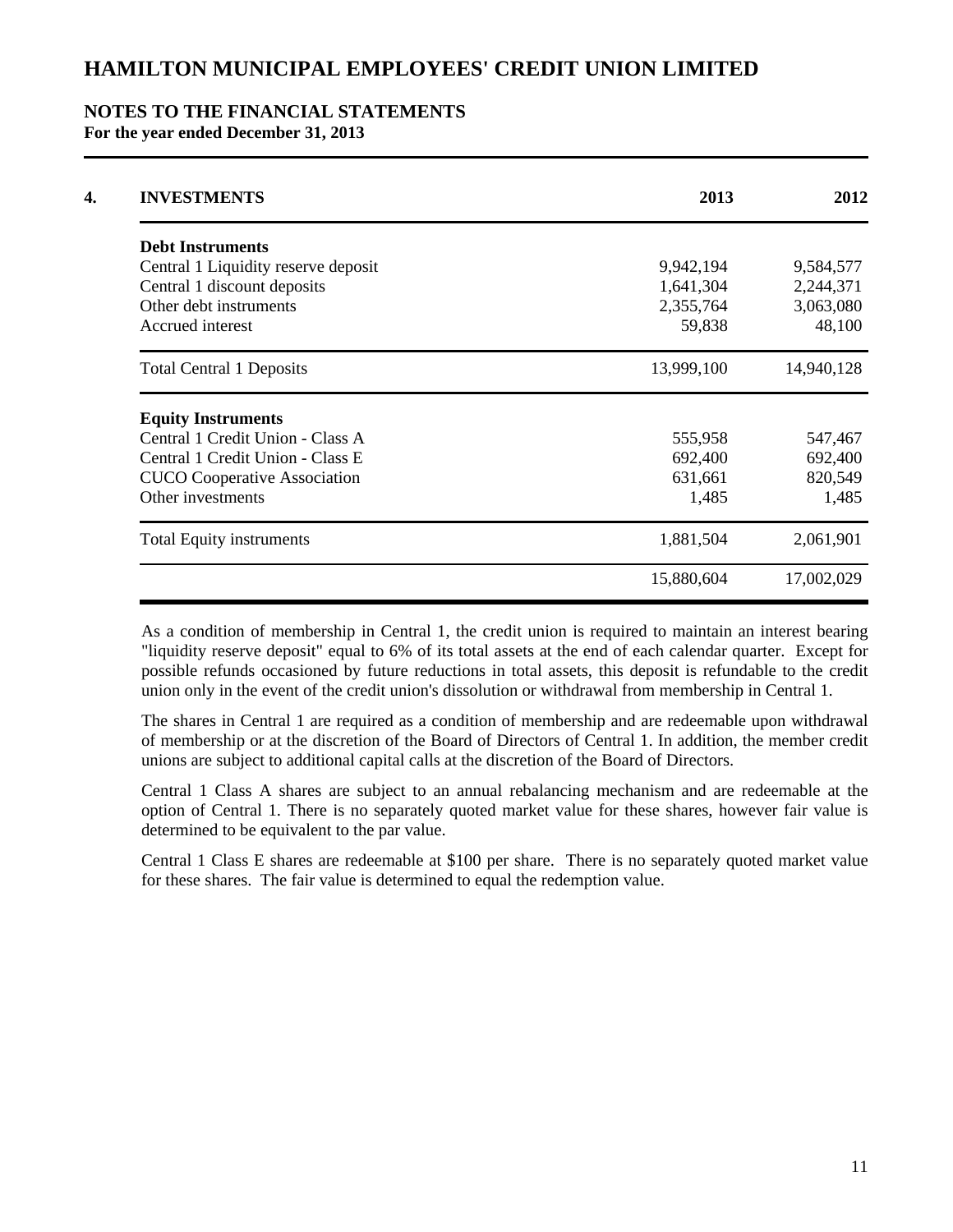## **NOTES TO THE FINANCIAL STATEMENTS For the year ended December 31, 2013**

## **4. INVESTMENTS (Cont'd)**

### **CUCO Cooperative Association**

In 2008, as a condition of the formation of Central 1 Credit Union, the credit union was required to invest \$967,409 in ABCP 2008 Limited Partnership units. On August 17, 2011, Credit Union Central of Ontario became CUCO Cooperative Association (CUCO Coop). On August 31, 2011, CUCO Coop purchased all of the assets of ABCP 2008 Limited Partnership in exchange for shares of CUCO Coop. On September 2, 2011, ABCP 2008 Limited Partnership distributed to each credit union such credit union's proportionate share of CUCO Coop Class B Investment Shares. The value previously held in the for of a credit union's LP units has effectively transferred to its new CUCO Coop Class B Investment Shares and the LP units have no value. As of September 2, 2011, the credit union received 252,660,328 Class B Investment Shares, which is 0.7243% of the total Class B Investment Shares outstanding. The credit union has designated this investment as Held for Trading and adjustments to fair value are included in investment income. The fair value of the investment is determined by an independent valuation of the underlying investments of the CUCO Coop using valuation techniques based on discounted expected future cash flows.

### **5. DERIVATIVES**

The credit union has outstanding \$8,648,869 (2012 - \$9,406,870) in index linked term deposits to its members. The index linked term deposits are three and five year deposits that pay interest at the end of the term, based on the performance of a variety of indices. The embedded derivative associated with these deposits are presented in liabilities and have a fair value of \$811,437 (2012 - \$754,101).

The credit union has entered into hedge agreements with Central 1 to offset the exposure to the indices associated with this product, whereby the credit union pays a fixed rate of interest for the term of each index linked term deposit on the face value of the deposits sold. At the end of the term, the credit union receives an amount equal to the amount that will be paid to the depositors, based on the performance of the indices. As at December 31, 2013, the credit union had entered into such contracts on index linked term deposits for a total of \$8,532,474. The agreements are secured by a general security agreement covering all assets of the credit union.

From time to time, in the ordinary course of business, the credit union enters into interest rate swaps in order to hedge against exposure to interest rate fluctuations. At December 31, 2013, the credit union was party to eight such agreements with Central 1 Credit Union, one of which has a delayed start date of January 13, 2014. The agreements, in aggregate, represent a notional principal amount of \$15,000,000 (\$13,000,000 in 2012), maturing between April 2014 and June 2018.

Under the terms of these agreements, the credit union has contracted with the counter party to pay interest at a variable rate equivalent to the one month CDOR rate to be repriced monthly, while receiving interest at a fixed rate on the notional principal amount. The credit union is currently receiving or will receive fixed rates on these swaps ranging from 1.555% to 2.96% and is paying variable rates as at December 31, 2013 ranging from 1.22% to 1.275%.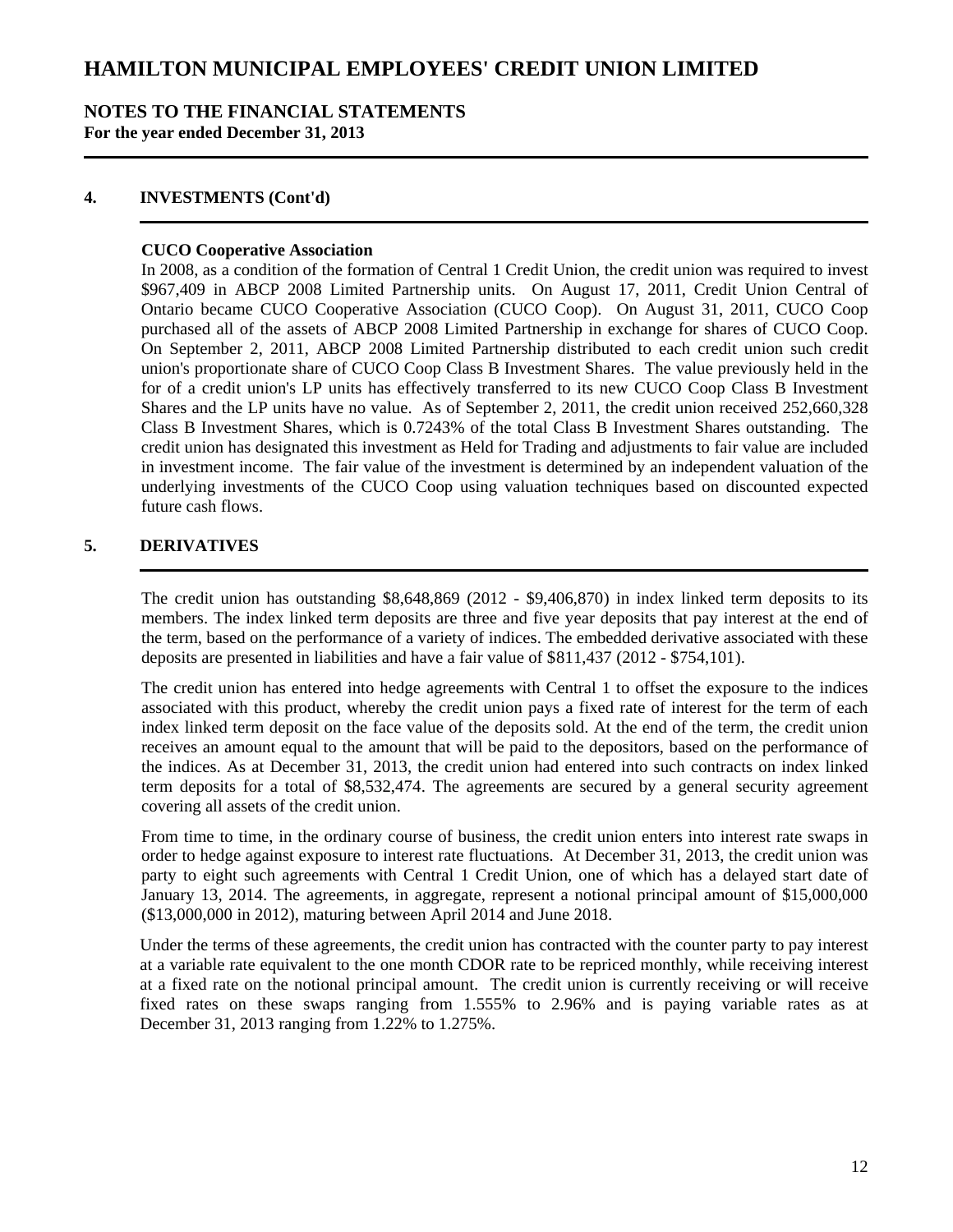### **NOTES TO THE FINANCIAL STATEMENTS For the year ended December 31, 2013**

## **5. DERIVATIVES (Cont'd)**

|                                                        | 2013    | 2012    |
|--------------------------------------------------------|---------|---------|
| <b>Derivative assets</b>                               |         |         |
| Index linked hedge receivable from Central 1           | 811,437 | 754,101 |
| Interest rate swaps                                    | 52,657  | 160,469 |
|                                                        | 864,094 | 914,570 |
| <b>Derivative liabilities</b>                          |         |         |
| Index linked derivatives payable<br>on member deposits | 811,437 | 754,101 |

These derivatives have a fair value that varies based on the particular contract and changes in interest rates. The purpose of these derivatives is to provide a hedge against interest rate fluctuations by improving the credit union's matching of its asset and liability positions.

| <b>LOANS TO MEMBERS</b>                     | 2013        | 2012        |
|---------------------------------------------|-------------|-------------|
| Personal loans                              | 16,974,232  | 15,204,869  |
| Residential mortgages                       | 119,089,432 | 115,416,527 |
| Bridge loans                                | 93,437      |             |
| Syndicated loans                            | 5,182,787   | 2,875,200   |
| Accrued interest                            | 230,258     | 192,382     |
|                                             | 141,570,146 | 133,688,978 |
| Less: allowance for impaired loans (Note 7) | 192,074     | 161,967     |
| <b>Total Loans Receivable</b>               | 141,378,072 | 133,527,011 |

Personal loans consist of term loans and lines of credit that are not real estate secured and, as such, have various repayment terms. Some personal loans are secured by wage assignments and personal property or investments, and others are secured by wage assignment only. Personal loans have fixed or variable interest rates and a maximum term of 5 years with an average rate of 6.92% at December 31, 2013 (6.93% in 2012).

Residential mortgages are loans and lines of credit secured by residential property and are generally repayable monthly with blended payments of principal and interest. Residential mortgages have fixed or variable interest rates with an average rate of 3.86% at December 31, 2013 (4.02% in 2012).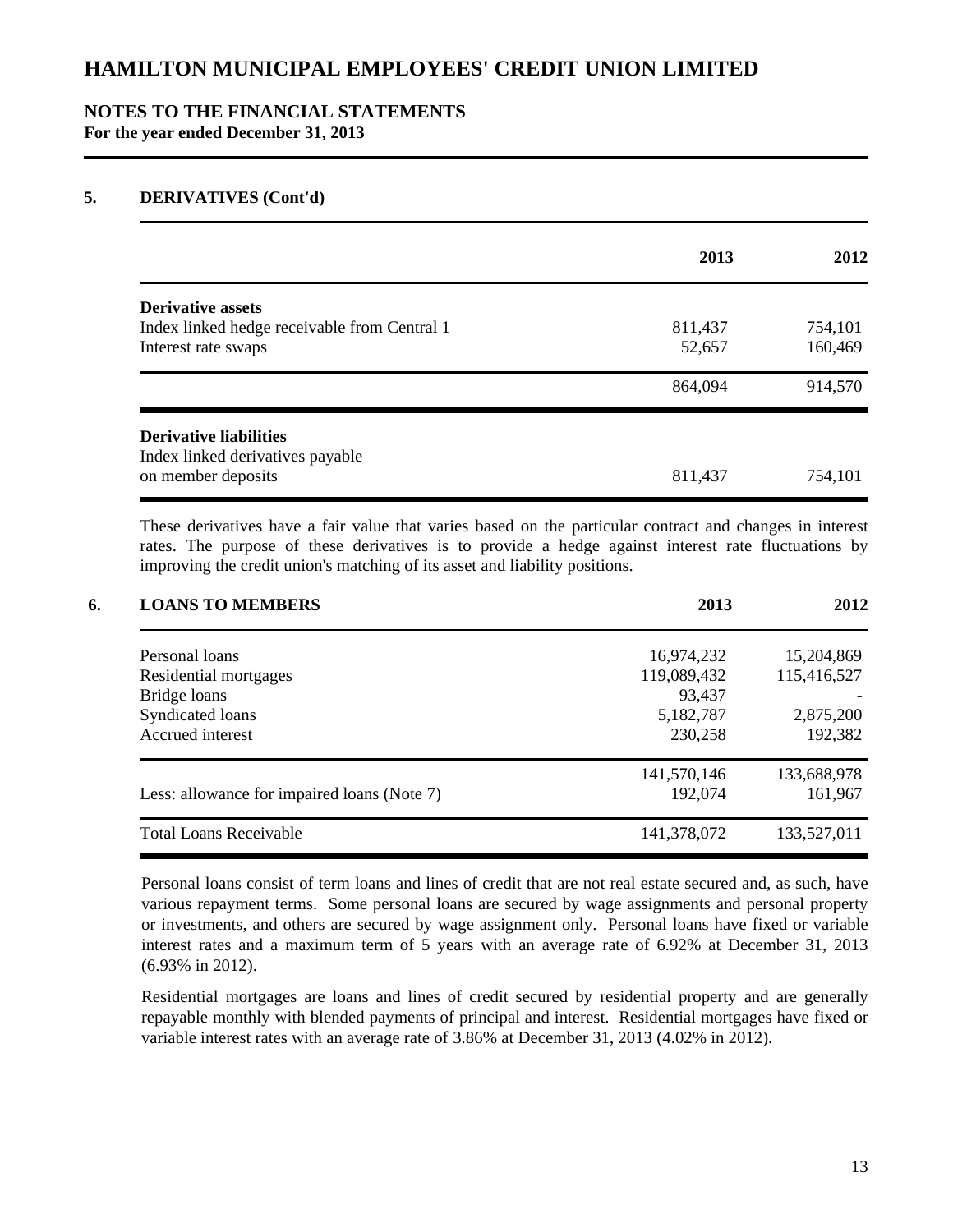## **NOTES TO THE FINANCIAL STATEMENTS For the year ended December 31, 2013**

## **6. LOANS TO MEMBERS (Cont'd)**

Syndicated loans consist of commercial loans and mortgages to individuals, partnerships and corporations and have various repayment terms. They are secured by various types of collateral including mortgages on real property, general security agreements, and personal guarantees. These loans have fixed or variable interest rates with an average rate of 5.26% at December 31, 2013 (5.35% in 2012).

### **Credit Quality of Loans**

It is not practical to value all collateral as at the balance sheet date due to the variety of assets and conditions. A breakdown of the security held on a portfolio basis is as follows:

|                                      | 2013        | 2012        |
|--------------------------------------|-------------|-------------|
| Unsecured loans                      | 5,154,215   | 3,863,947   |
| Loans secured by cash or property    | 11,913,454  | 11,340,922  |
| Residential mortgages                | 96,314,864  | 92,320,385  |
| Insured residential mortgages        | 22,774,568  | 23,096,142  |
| Loans secured by commercial property | 5,182,787   | 2,875,200   |
|                                      | 141,339,888 | 133,496,596 |

### **Concentration of Risk**

The credit union has an exposure to groupings of individual loans which concentrate risk and create exposure to particular segments as follows:

Individual or related groups of members loans which exceed 10% of members' equity:

|                  | 2013      | 2012    |
|------------------|-----------|---------|
| Syndicated loans | 1,382,169 | 954,232 |

All member loans are with members located in Southwestern Ontario.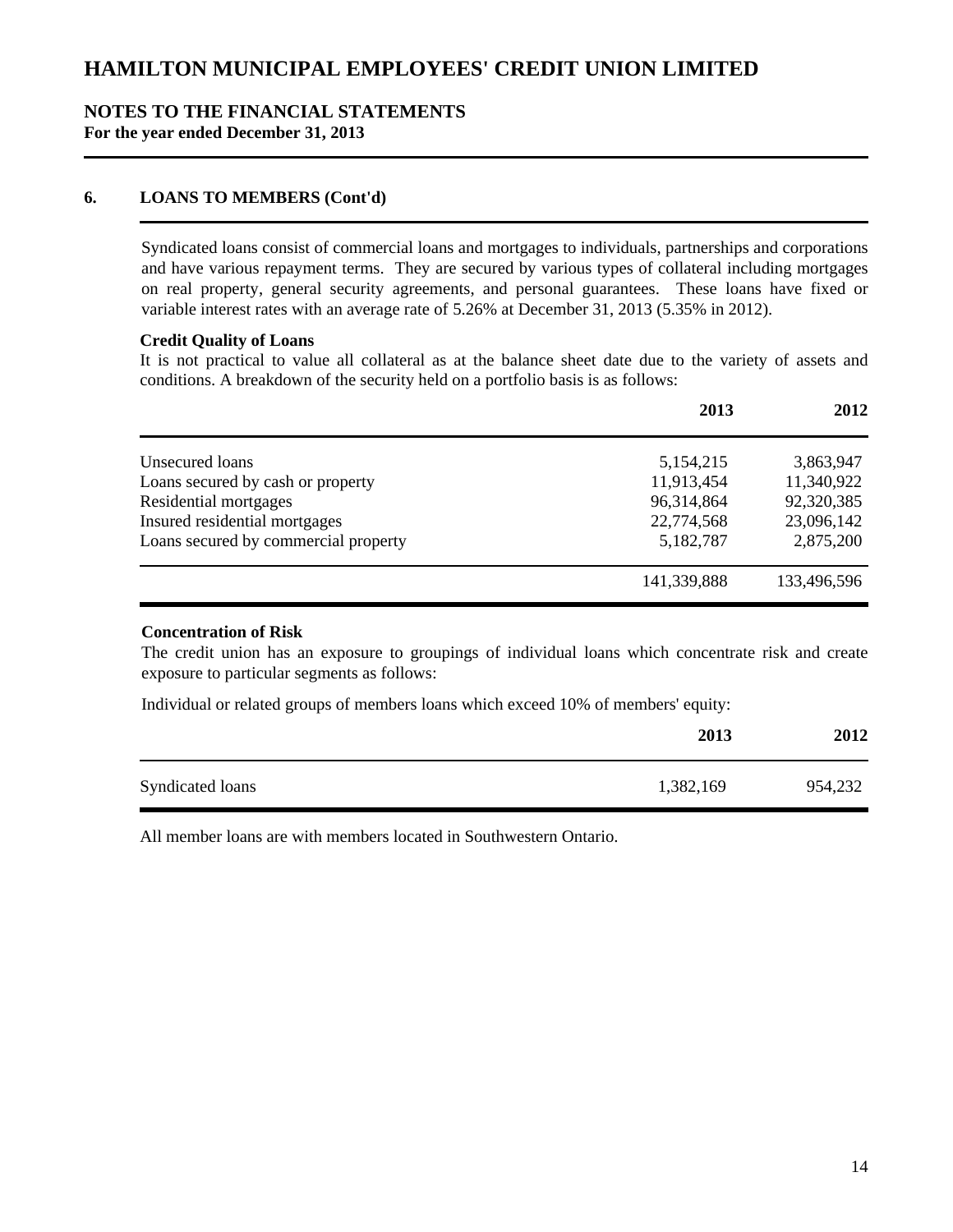## **NOTES TO THE FINANCIAL STATEMENTS For the year ended December 31, 2013**

## **7. ALLOWANCE FOR IMPAIRED LOANS**

| Total allowance for impaired loan provision comprises: | 2013              | 2012             |
|--------------------------------------------------------|-------------------|------------------|
| Collective provision<br>Individual specific provision  | 84,864<br>107,210 | 81,307<br>80,660 |
| Total provision                                        | 192,074           | 161,967          |

The allowance for impaired loans is broken down as follows:

|                       | <b>Allowance for Impaired Loans</b><br>2013<br>2012 |         |         |         |  | <b>Aggregate Impaired Loans</b><br>2012 |
|-----------------------|-----------------------------------------------------|---------|---------|---------|--|-----------------------------------------|
| Personal loans        | 89,667                                              | 63,668  | 95,602  | 75,398  |  |                                         |
| Lines of credit       | 11,034                                              | 7,686   | 14,480  | 8,209   |  |                                         |
| Non-specified loans   | 84,864                                              | 81,307  |         |         |  |                                         |
| Residential mortgages | 6,509                                               | 9,306   | 670,943 | 379,380 |  |                                         |
|                       | 192,074                                             | 161,967 | 781,025 | 462,987 |  |                                         |

Movement in individual specific provision and collective provision for impairment:

| 2013                                       | <b>Specific</b><br><b>Provision</b> | <b>Collective</b><br><b>Provision</b> | <b>Total</b> |
|--------------------------------------------|-------------------------------------|---------------------------------------|--------------|
| Balance at January 1, 2013                 | 80,660                              | 81,307                                | 161,967      |
| Recoveries of loans previously written off | 14,357                              |                                       | 14,357       |
| Provision charged to net income            | 132,695                             | 3,557                                 | 136,252      |
|                                            | 227,712                             | 84,864                                | 312,576      |
| Loans written off                          | (120,502)                           |                                       | (120, 502)   |
| Balance at December 31, 2013               | 107,210                             | 84,864                                | 192,074      |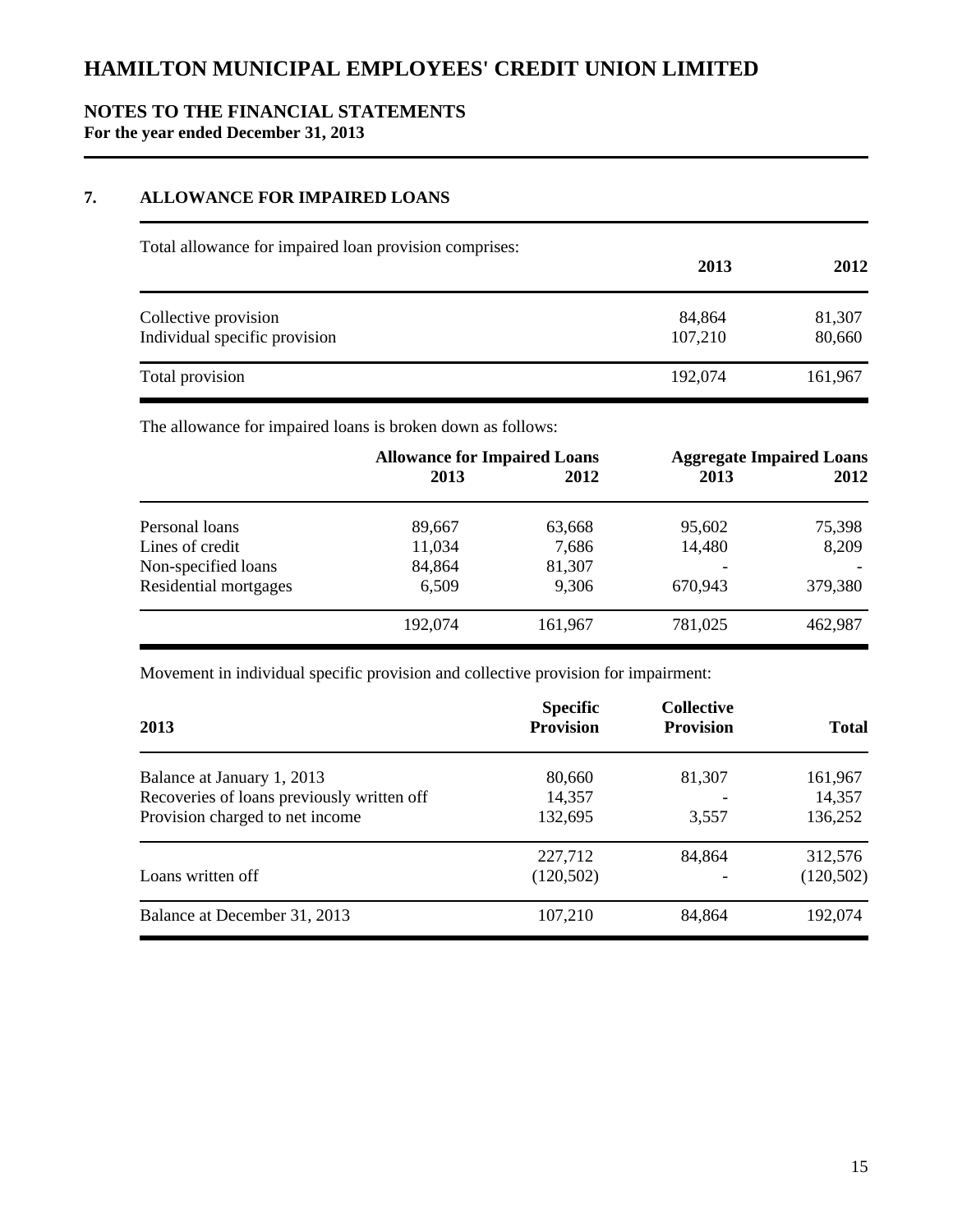## **NOTES TO THE FINANCIAL STATEMENTS For the year ended December 31, 2013**

| 2012                                       | <b>Specific</b><br><b>Provision</b> | <b>Collective</b><br><b>Provision</b> | <b>Total</b> |
|--------------------------------------------|-------------------------------------|---------------------------------------|--------------|
| Balance at January 1, 2012                 | 133,109                             | 86,237                                | 219,346      |
| Recoveries of loans previously written off | 5,233                               |                                       | 5,233        |
| Provision charged to net income            | 69,663                              | (4,930)                               | 64,733       |
|                                            | 208,005                             | 81,307                                | 289,312      |
| Loans written off                          | (127, 345)                          |                                       | (127, 345)   |
| Balance at December 30, 2012               | 80,660                              | 81,307                                | 161,967      |

## **7. ALLOWANCE FOR IMPAIRED LOANS (Cont'd)**

### **Key Assumptions in Determining the Allowance for Impaired Loans Collective Provision**

The Credit Union has determined the likely impairment loss on loans which have not maintained the loan repayments in accordance with the loan contract, or where there is other evidence of potential impairment such as industrial restructuring, job losses or economic circumstances. In identifying the impairment likely from these events the Credit Union estimates the potential impairment using the loan type, industry, geographical location, type of loan security, the length of time the loans are past due and the historical loss experience. The circumstances may vary for each loan over time, resulting in higher or lower impairment (losses). The methodology and assumptions used for estimating future cash flows are reviewed regularly by the Credit Union to reduce any differences between loss estimates and actual loss experience.

For purposes of the collective provision, loans are classified into separate groups with similar risk characteristics, based on the type of product and type of security.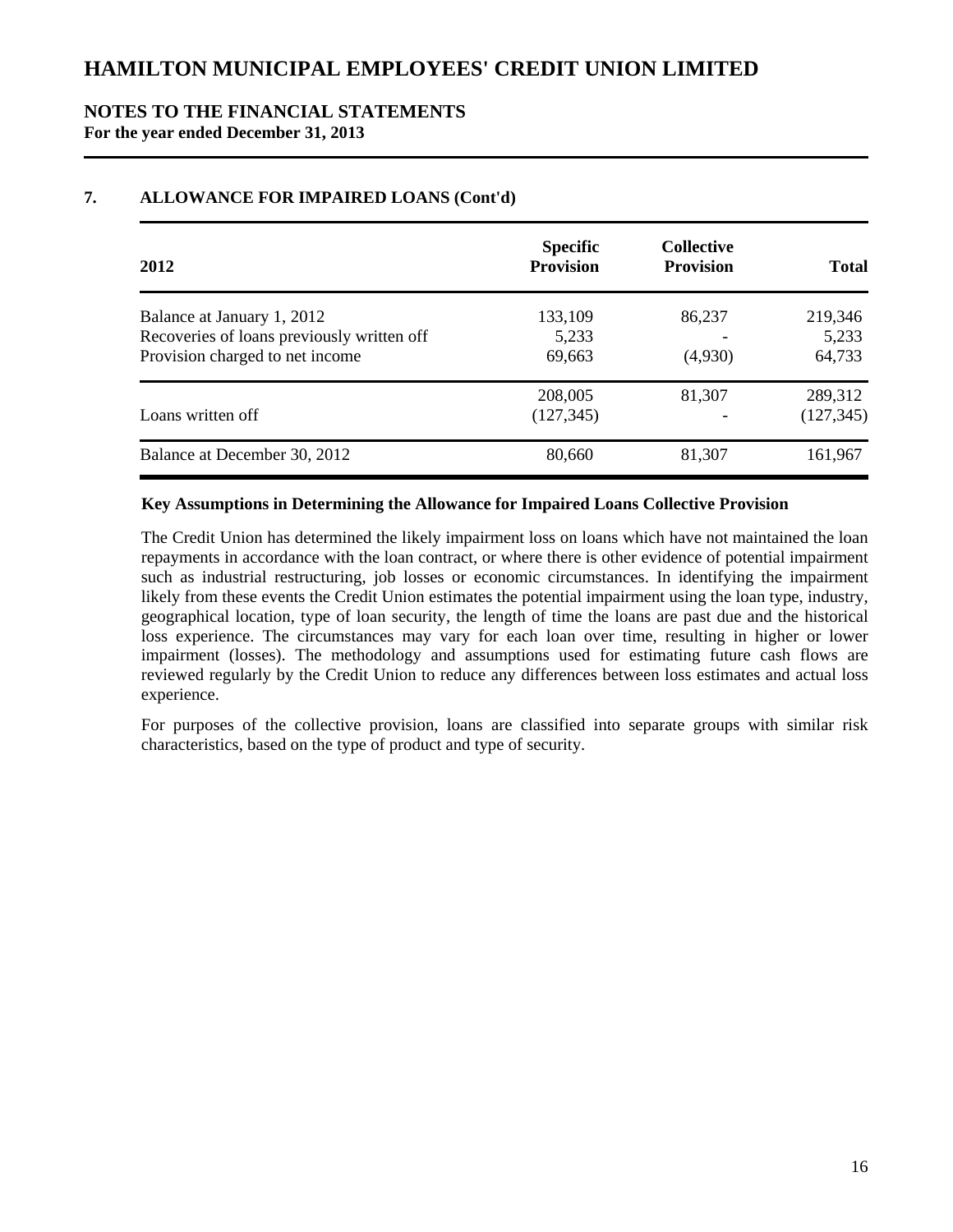## **NOTES TO THE FINANCIAL STATEMENTS**

**For the year ended December 31, 2013**

## **8. PROPERTY, PLANT AND EQUIPMENT**

|                                                                   | Land               |                        | Leasehold<br><b>Building Improvements</b> | Furniture &<br><b>Fixtures</b> | Computer<br>Equipment              | <b>Total</b>                       | <b>Intangibles</b> |
|-------------------------------------------------------------------|--------------------|------------------------|-------------------------------------------|--------------------------------|------------------------------------|------------------------------------|--------------------|
| Cost                                                              |                    |                        |                                           |                                |                                    |                                    |                    |
| Balance at January 1, 2012<br><b>Additions</b>                    | 437,779            | 1,867,853<br>54,975    | 981,449                                   | 624,305<br>10,271              | 1,264,021<br>111,249               | 5,175,407<br>176,495               |                    |
| Balance at December 30, 2012<br><b>Additions</b><br>Disposals     | 437,779            | 1,922,828<br>74,563    | 981,449<br>6,780                          | 634,576<br>41,006              | 1,375,270<br>314,140<br>(335, 149) | 5,351,902<br>436,489<br>(335, 149) | 369,582            |
| Balance at December 31, 2013                                      | 437,779            | 1,997,391              | 988,229                                   | 675,582                        | 1,354,261                          | 5,453,242                          | 369,582            |
| <b>Accumulated Amortization</b>                                   |                    |                        |                                           |                                |                                    |                                    |                    |
| Balance at January 1, 2012<br>Amortization expense                |                    | 799,950<br>52,391      | 198,958<br>74,009                         | 445,723<br>39,488              | 1,046,300<br>107,807               | 2,490,931<br>273,695               |                    |
| Balance at December 30, 2012<br>Amortization expense<br>Disposals |                    | 852,341<br>56,253      | 272,967<br>67,810                         | 485,211<br>38,077              | 1,154,107<br>118,421<br>(335, 149) | 2,764,626<br>280,561<br>(335, 149) | 11,754             |
| Balance at December 31, 2013                                      |                    | 908,594                | 340,777                                   | 523,288                        | 937,379                            | 2,710,038                          | 11,754             |
| Net book value                                                    |                    |                        |                                           |                                |                                    |                                    |                    |
| December 31, 2012<br>December 31, 2013                            | 437,779<br>437,779 | 1,070,487<br>1,088,797 | 708,482<br>647,452                        | 149,365<br>152,294             | 221,163<br>416,882                 | 2,587,276<br>2,743,204             | 357,828            |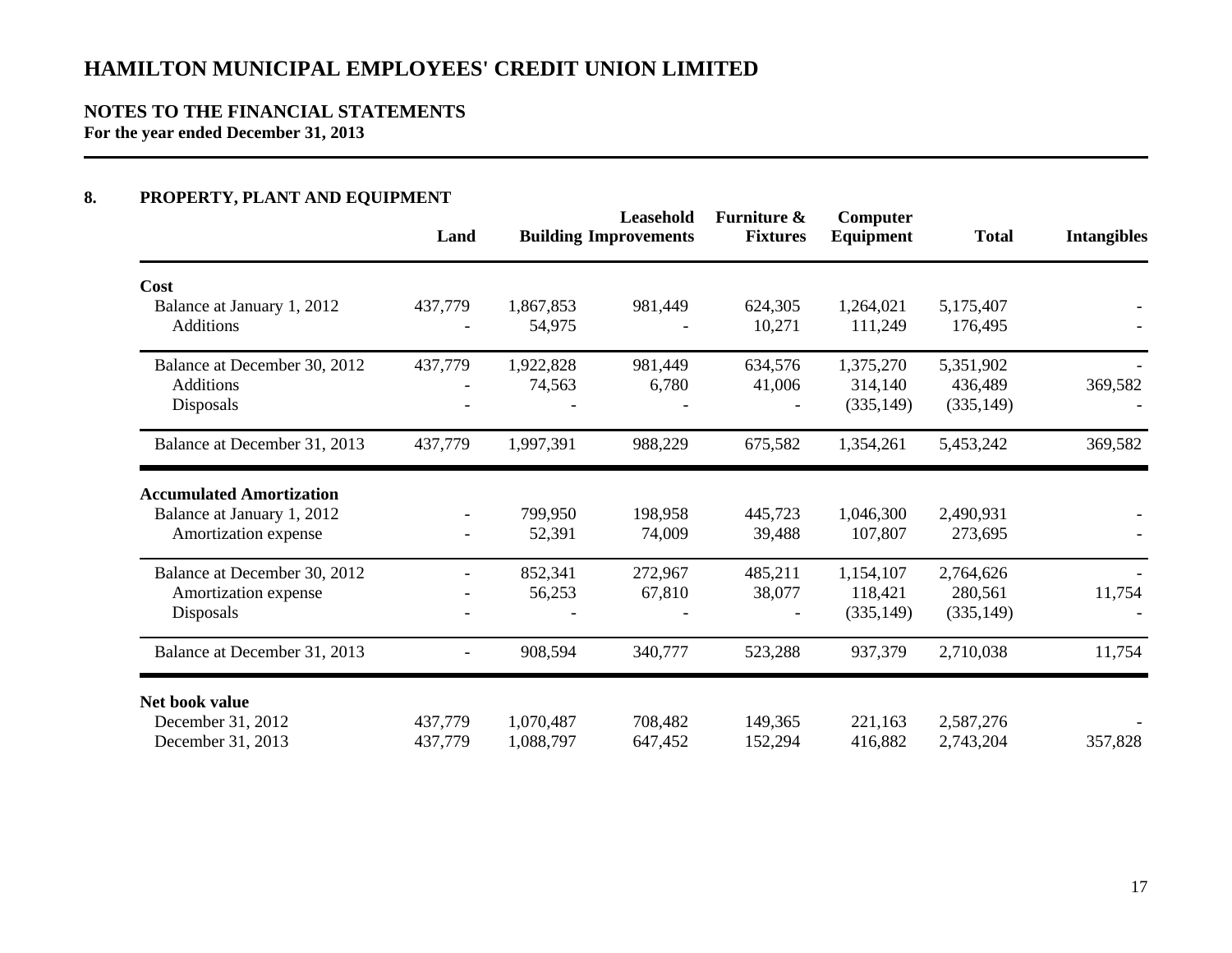### **NOTES TO THE FINANCIAL STATEMENTS For the year ended December 31, 2013**

| <b>MEMBERS' DEPOSITS</b>            | 2013        | 2012        |
|-------------------------------------|-------------|-------------|
| Chequing accounts                   | 13,110,244  | 11,943,457  |
| Savings accounts                    | 52,367,783  | 50,786,756  |
| Term deposits                       | 21,356,193  | 20,913,133  |
| Tax free savings accounts           | 9,639,943   | 7,548,366   |
| Registered retirement savings plans | 39,846,855  | 41,283,695  |
| Registered retirement income funds  | 14,462,621  | 13,781,717  |
| Accrued interest                    | 601,166     | 694,362     |
|                                     | 151,384,805 | 146,951,486 |

Chequing and savings accounts are due on demand.

Term deposits have fixed rates of interest for terms up to five years, or pay a return based on market indexes. Interest can be paid monthly, annually, or upon maturity. At December 31, 2013, the average interest rate on term deposits was 1.81% (1.99% in 2012).

Registered retirement savings plan accounts can be fixed or variable rate, or pay a return based on market indexes. Fixed rate deposits have similar terms and rates as the term deposits described above.

Registered retirement income fund accounts can be fixed or variable rate with terms similar to those of registered retirement savings plan accounts described above. Members may make withdrawals from RRIFs on a monthly or annual basis according to individual needs and statutory requirements.

Tax free savings accounts can be fixed or variable rate with terms and conditions similar to those of the registered retirement savings plan accounts described above.

### **Concentration of Risk**

The credit union has an exposure to groupings of individual deposits which concentrate risk and create exposure to particular segments.

No individuals or related groups of members' deposits exceed 1% of members' deposits.

All members' deposits are primarily with members located in Southwestern Ontario.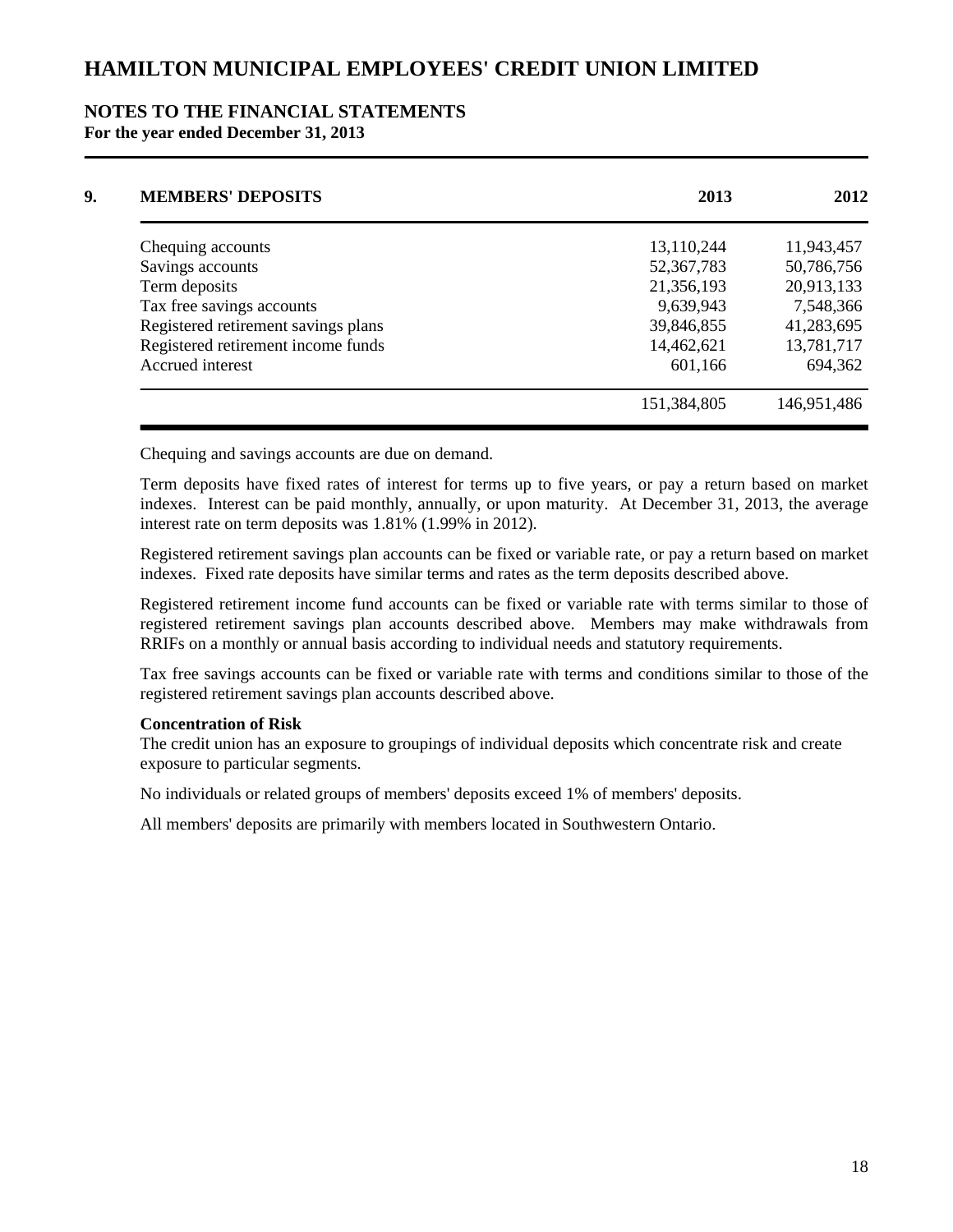## **NOTES TO THE FINANCIAL STATEMENTS For the year ended December 31, 2013**

### **10. MEMBERS' SHARE CAPITAL**

As a condition of membership, each member is required to hold a minimum of \$25 in membership shares. This capital is of a permanent nature which cannot be withdrawn except upon the death or withdrawal from membership of the member. Any special dividends added to a member's permanent share capital account cannot be withdrawn except on the above conditions. As at December 31, 2013, the credit union had 12,262 members.

### **11. RESERVES**

This amount is set aside in order to meet regulatory capital requirements (see Note 12) and to provide adequate operating capital.

On January 23, 2014, the Board of Directors approved a transfer of \$400,000 to this reserve from undivided earnings.

### **12. CAPITAL MANAGEMENT**

The credit union maintains policies and procedures relative to capital management so as to ensure that capital levels are sufficient to cover the risks inherent in the business. The credit union considers its capital to comprise cash resources, membership shares, undivided earnings, reserves, and the general allowance against doubtful loans.

The credit unions and Caisses Populaires Act, 1994 requires that the credit union maintain regulatory capital of 4% of total assets and 8% of a risk weighted equivalent value. The risk weighted equivalent value is calculated by applying risk weight percentages as prescribed by the Act to various assets, operational and interest rate risk criteria.

| <b>Regulatory capital</b>               | 2013       | 2012       |
|-----------------------------------------|------------|------------|
| <b>Tier 1 Capital</b>                   |            |            |
| Membership shares                       | 1,008,225  | 1,045,856  |
| Undivided earnings                      | 213,821    | 217,458    |
| Reserves                                | 9,600,000  | 9,200,000  |
| <b>Tier 2 Capital</b>                   |            |            |
| Collective provision for impaired loans | 84,864     | 81,307     |
|                                         | 10,906,910 | 10,544,621 |
| Percentage of total assets              | 6.6%       | 6.6%       |
| Risk weighted equivalent value          | 75,076,751 | 69,986,777 |
| Percentage of risk weighted assets      | 14.5%      | 15.1%      |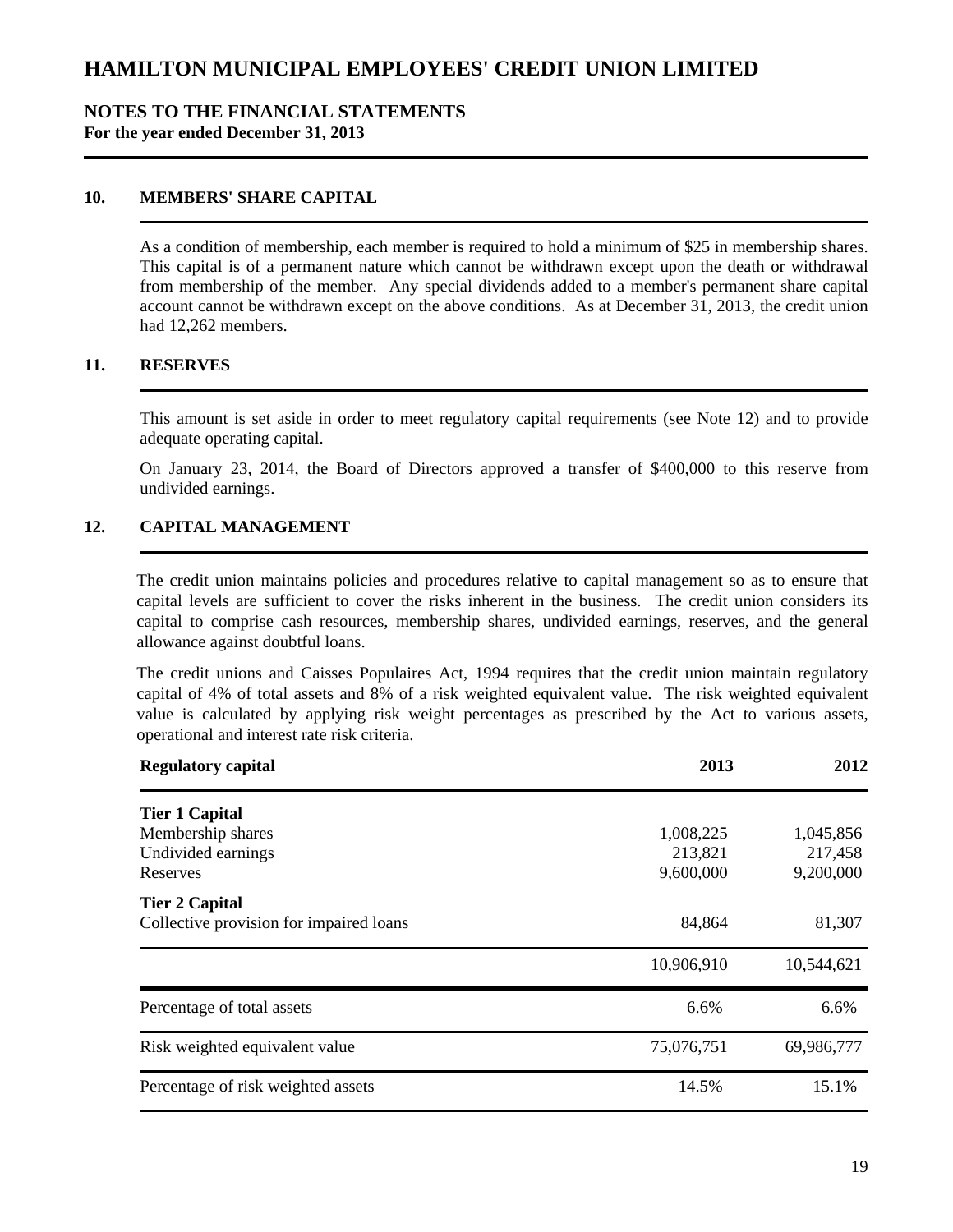## **NOTES TO THE FINANCIAL STATEMENTS For the year ended December 31, 2013**

## **12. CAPITAL MANAGEMENT (Cont'd)**

The Act also requires that the credit union maintain prudent levels of liquidity sufficient to meet its cash flow needs. Assets held for liquidity purposes include:

|                                                | 2013       | 2012       |
|------------------------------------------------|------------|------------|
| Cash                                           | 2,390,911  | 4,828,479  |
| Payroll deposits receivable                    | 358,163    | 39,918     |
| Liquidity deposits with Central 1 Credit Union | 9,942,194  | 9,584,577  |
| Other investments qualifying as liquidity      | 1,641,304  | 2,244,371  |
|                                                | 14,332,572 | 16,697,345 |
| % of member deposits                           | 9.51 %     | 11.42 %    |
| <b>INTEREST REVENUE</b>                        | 2013       | 2012       |
| Personal loans                                 | 1,111,069  | 994,014    |
| Mortgages                                      | 4,780,143  | 4,740,786  |
| Investments                                    | 476,649    | 702,844    |
|                                                | 6,367,861  | 6,437,644  |
| <b>INTEREST EXPENSE</b>                        | 2013       | 2012       |
| Demand savings accounts                        | 266,386    | 254,240    |
| Term deposits                                  | 369,627    | 432,179    |
| Tax free savings accounts                      | 114,640    | 96,172     |
| Registered retirement savings plans            | 668,234    | 785,394    |
| Registered retirement income funds             | 249,729    | 284,431    |
|                                                | 1,668,616  | 1,852,416  |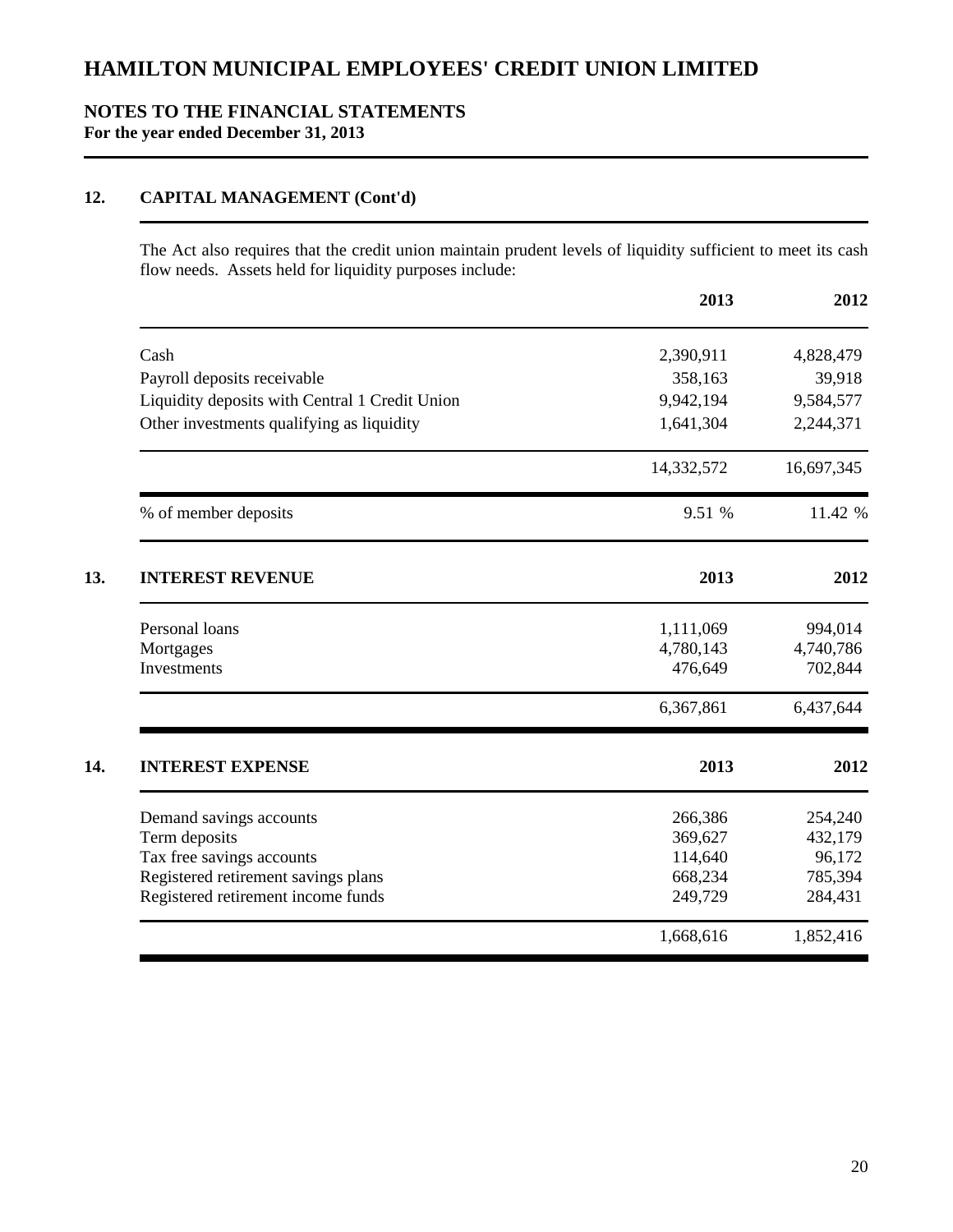## **NOTES TO THE FINANCIAL STATEMENTS For the year ended December 31, 2013**

## **15. INCOME TAX**

| The current income tax provision was calculated as follows:       |            |            |
|-------------------------------------------------------------------|------------|------------|
|                                                                   | 2013       | 2012       |
| Income per statement before income taxes                          | 469,385    | 470,570    |
| Capital cost allowance in excess of amortization                  | (96, 689)  | 44,938     |
| Adjust allowance for impaired loans to allowance for tax purposes | 3,011      | (5,738)    |
| Unrealized investment income                                      | (103, 368) | (168, 418) |
| Other adjustments                                                 | 1,340      | 3,342      |
| Taxable income                                                    | 273,679    | 344,694    |
| Tax at prescribed rate of 26.50% (2012 - 26.50%)                  | 72,525     | 91,344     |
| Small business deduction                                          | 30,160     | (37,916)   |
|                                                                   | 42,498     | 53,428     |
| <b>Deferred Tax Expense</b>                                       | 2013       | 2012       |
| Origination and reversal of temporary differences                 | 30,524     | 19,364     |
| Reduction in tax rate                                             |            | 893        |
|                                                                   | 30,524     | 20,257     |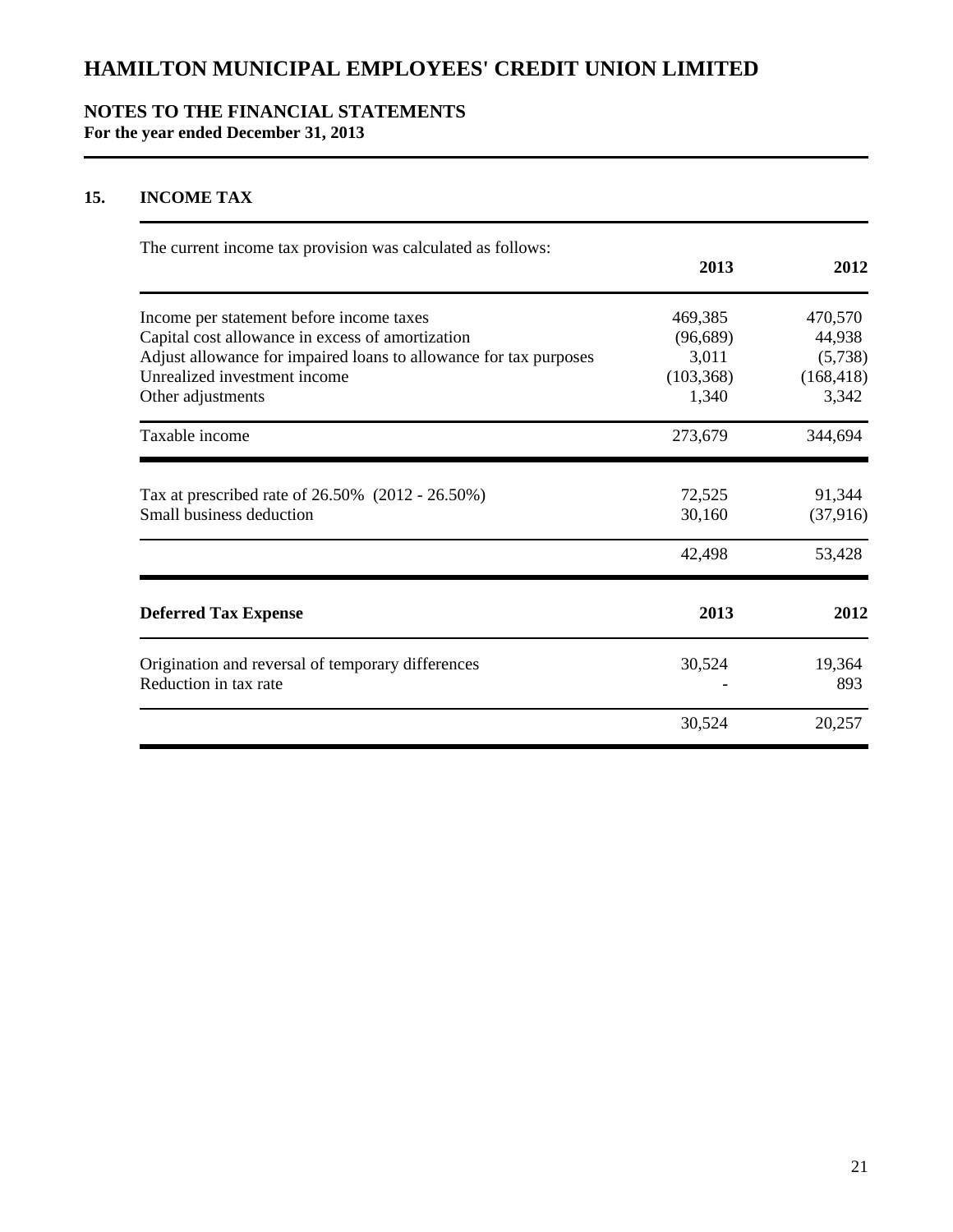## **NOTES TO THE FINANCIAL STATEMENTS For the year ended December 31, 2013**

# **15. INCOME TAX (Cont'd)**

The movement in deferred tax liabilities and assets are:

| 2013                          | <b>Balance</b> | <b>Opening Recognized in</b><br><b>Net Income</b> | Recognized<br>in OCI | <b>Closing</b><br><b>Balance</b> |
|-------------------------------|----------------|---------------------------------------------------|----------------------|----------------------------------|
| Property, plant and equipment | 4,092          | 14,969                                            |                      | 19,061                           |
| Investments                   | 26,10.         | 16,022                                            |                      | 42,127                           |
| Allowance for impaired loans  | (2,510)        | (467)                                             |                      | (2,977)                          |
| Cash flow hedges              | 17,797         | -                                                 | (11,976)             | 5,821                            |
|                               | 45,484         | 30,524                                            | (11, 976)            | 64,032                           |

| 2012                                                            | <b>Balance</b> | <b>Opening</b> Recognized in<br><b>Net Income</b> | Recognized<br>in OCI | <b>Closing</b><br><b>Balance</b> |
|-----------------------------------------------------------------|----------------|---------------------------------------------------|----------------------|----------------------------------|
|                                                                 |                |                                                   |                      |                                  |
| Property, plant and equipment                                   | 10,720         | (6,628)                                           |                      | 4,092                            |
| Investments                                                     |                | 26,105                                            |                      | 26,105                           |
| Allowance for impaired loans                                    | (3,290)        | 780                                               |                      | (2,510)                          |
| Cash flow hedges                                                | 47,240         |                                                   | (29, 443)            | 17,797                           |
|                                                                 | 54,670         | 20,257                                            | (29, 443)            | 45,484                           |
| Expected settlement of deferred tax liabilities and assets are: |                |                                                   | 2013                 | 2012                             |
|                                                                 |                |                                                   |                      |                                  |
| Settled within 12 months                                        |                |                                                   | 6,533                | 10,393                           |
| Settled after more than 12 months                               |                |                                                   | 57,499               | 35,091                           |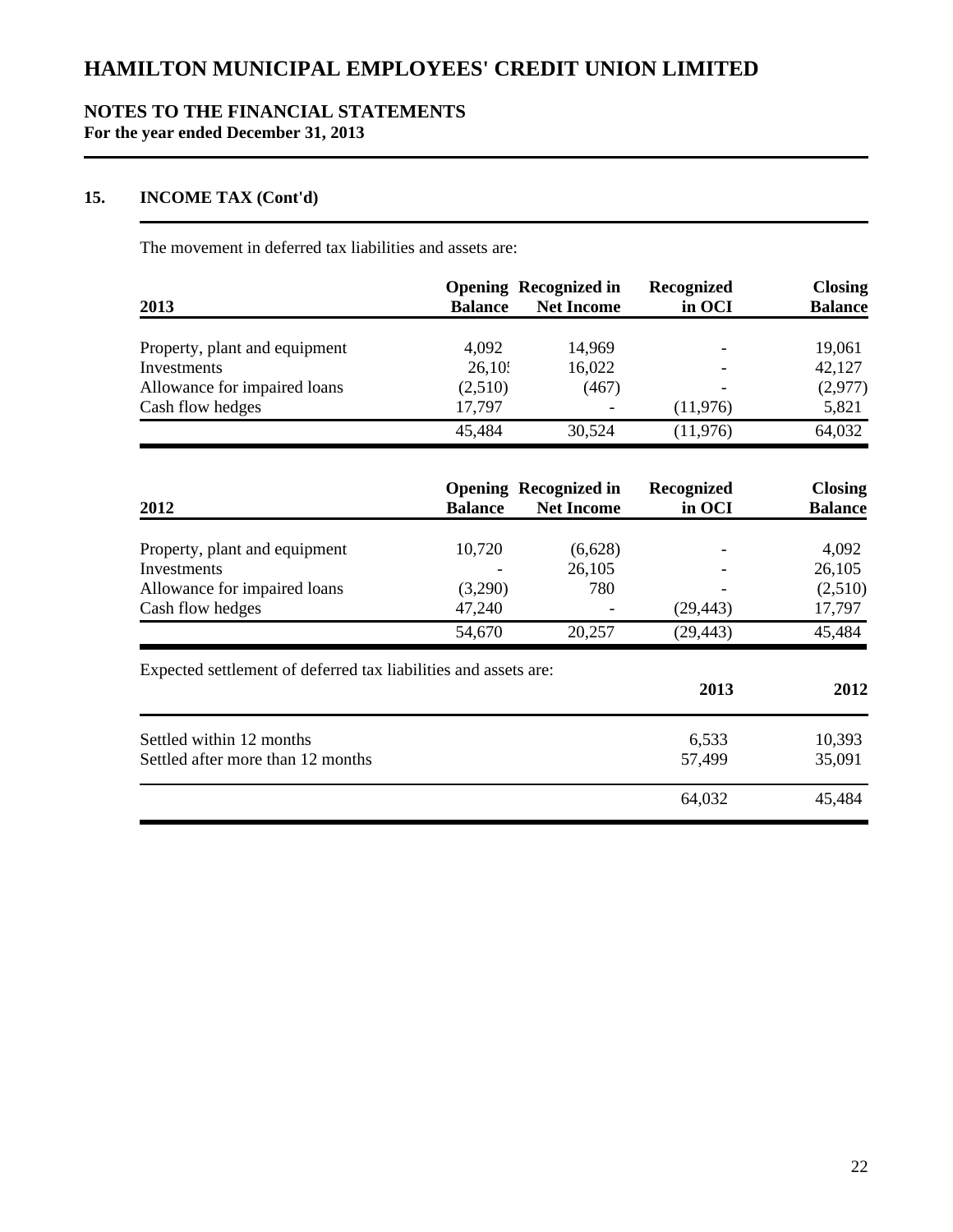### **NOTES TO THE FINANCIAL STATEMENTS For the year ended December 31, 2013**

## **16. RELATED PARTY TRANSACTIONS**

The credit union entered into the following transactions with key management personnel, which are defined by IAS 24, Related Party Disclosures, as those persons having authority and responsibility for planning, directing and controlling the activities of the credit union, including directors and management.

| <b>COMPENSATION</b>                                    | 2013      | 2012      |
|--------------------------------------------------------|-----------|-----------|
| Salaries and other short-term employee benefits        | 591,518   | 561,392   |
| Total pension and other post-employment benefits       | 47,280    | 87,102    |
|                                                        | 638,798   | 648,494   |
| <b>Loans to Key Management Personnel and Directors</b> | 2013      | 2012      |
| Aggregate value of loans advanced                      | 1,381,565 | 1,391,914 |
| Interest received on loans advanced                    | 40,811    | 50,902    |
| Unused value of lines of credit                        | 503,747   | 675,413   |

The credit union's policy for lending to key management personnel is that the loans are approved and deposits accepted on the same terms and conditions which apply to Members for each class of loan or deposit.

| <b>Deposits from Key Management Personnel and Directors</b> | 2013    | 2012      |  |
|-------------------------------------------------------------|---------|-----------|--|
| Aggregate value of term and savings deposits                | 962,860 | 1,302,195 |  |
| Total interest paid on term and savings deposits            | 11,031  | 21,304    |  |

The credit union's policy for receiving deposits from key management personnel is that all transactions are approved and deposits accepted on the same terms and conditions which apply to Members for each type of deposit. There are no benefits or concessional terms and conditions applicable to key management personnel or close family members.

Included in board and committee expenses are honoraria totaling \$40,032 (2012 - \$38,446).

The Act requires the disclosure of remuneration paid to the five highest paid officers and/or employees whose total remuneration for the year exceeds \$150,000.

|                      | Salary  | Value of<br><b>Benefits</b> |  |
|----------------------|---------|-----------------------------|--|
| Charlie Collura, CEO | 136,937 | 23,757                      |  |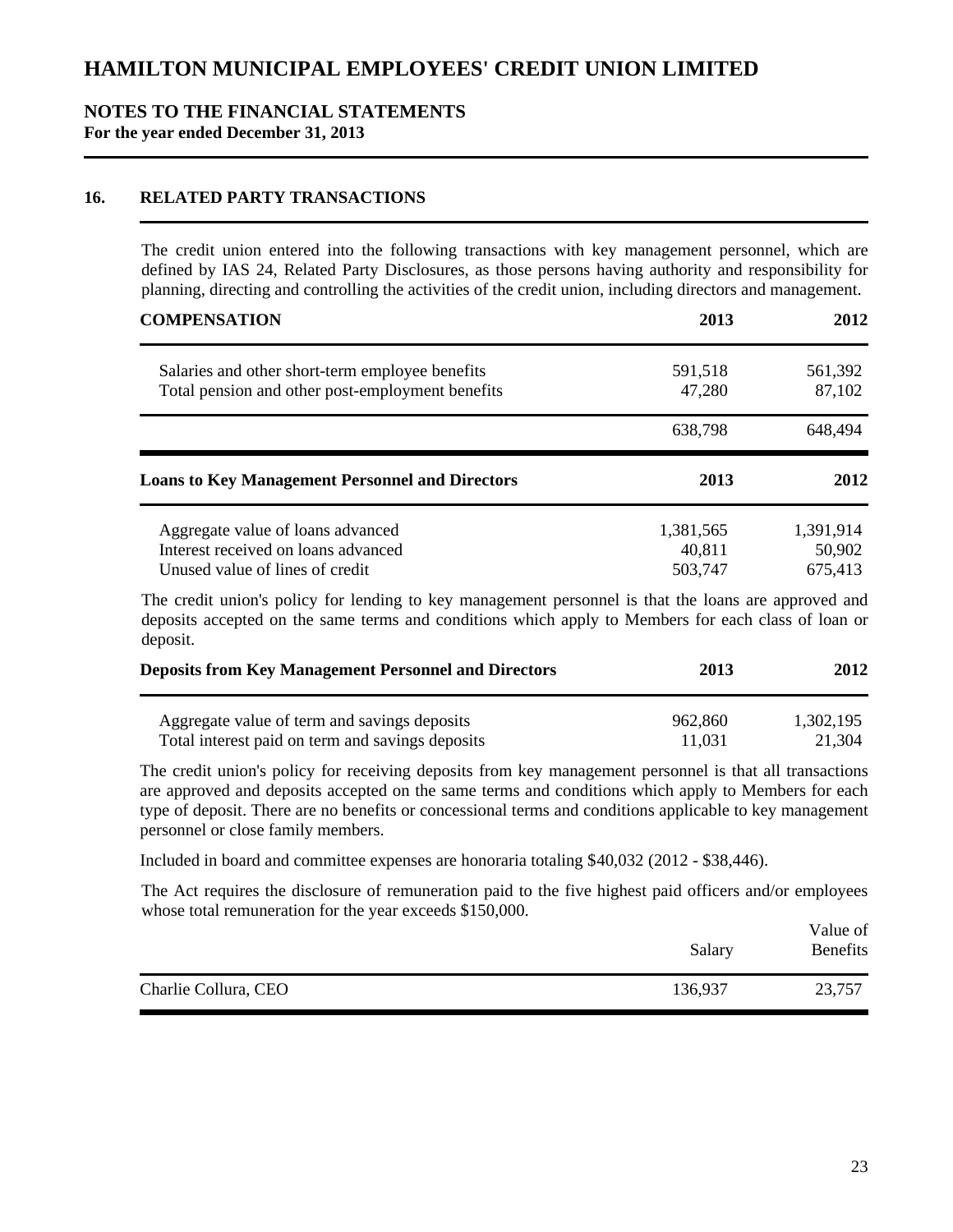### **NOTES TO THE FINANCIAL STATEMENTS For the year ended December 31, 2013**

## **17. FINANCIAL INSTRUMENTS**

The following table represents the carrying amount by classification.

|                                            | 2013        | 2012        |
|--------------------------------------------|-------------|-------------|
| <b>Available for Sale:</b>                 |             |             |
| Cash                                       | 2,390,911   | 4,828,479   |
| Investments                                | 3,605,607   | 4,304,432   |
|                                            | 5,996,518   | 9,132,911   |
| <b>Loans and Receivables:</b>              |             |             |
| Investments                                | 11,643,336  | 11,877,048  |
| Loans                                      | 141,378,072 | 133,527,011 |
| Accounts receivable (other)                | 381,226     | 47,951      |
|                                            | 153,402,634 | 145,452,010 |
| <b>Fair Value Through Profit and Loss:</b> |             |             |
| Investments                                | 631,661     | 820,549     |
| Derivative assets                          | 811,437     | 754,101     |
| Derivative liabilities                     | (811, 437)  | (754, 101)  |
|                                            | 631,661     | 820,549     |
| <b>Cash Flow Hedge:</b>                    |             |             |
| Derivative assets                          | 52,657      | 160,469     |
| <b>Other Liabilities:</b>                  |             |             |
| Member deposits                            | 151,384,805 | 146,951,486 |
| Member shares                              | 1,008,225   | 1,045,856   |
| Accounts payable                           | 1,216,297   | 1,077,794   |
|                                            | 153,609,327 | 149,075,136 |

The amounts set out below represent the fair values of the credit union's financial instruments where fair value differs from carrying cost. Assets that are not considered financial instruments, such as property, plant and equipment, prepaid expenses and income taxes recoverable, are excluded.

Fair value of variable rate loans and member deposits are assumed to equal the book value as the interest rates on these loans and deposits reprice to market on a periodic basis.

Fair value of fixed rate investments, fixed rate loans, and fixed rate member deposits is determined by discounting the expected future cash flows of these investments, loans, and deposits at current market rates for products with similar terms and credit risks. Contractual cash flows are assumed to represent expected cash flows.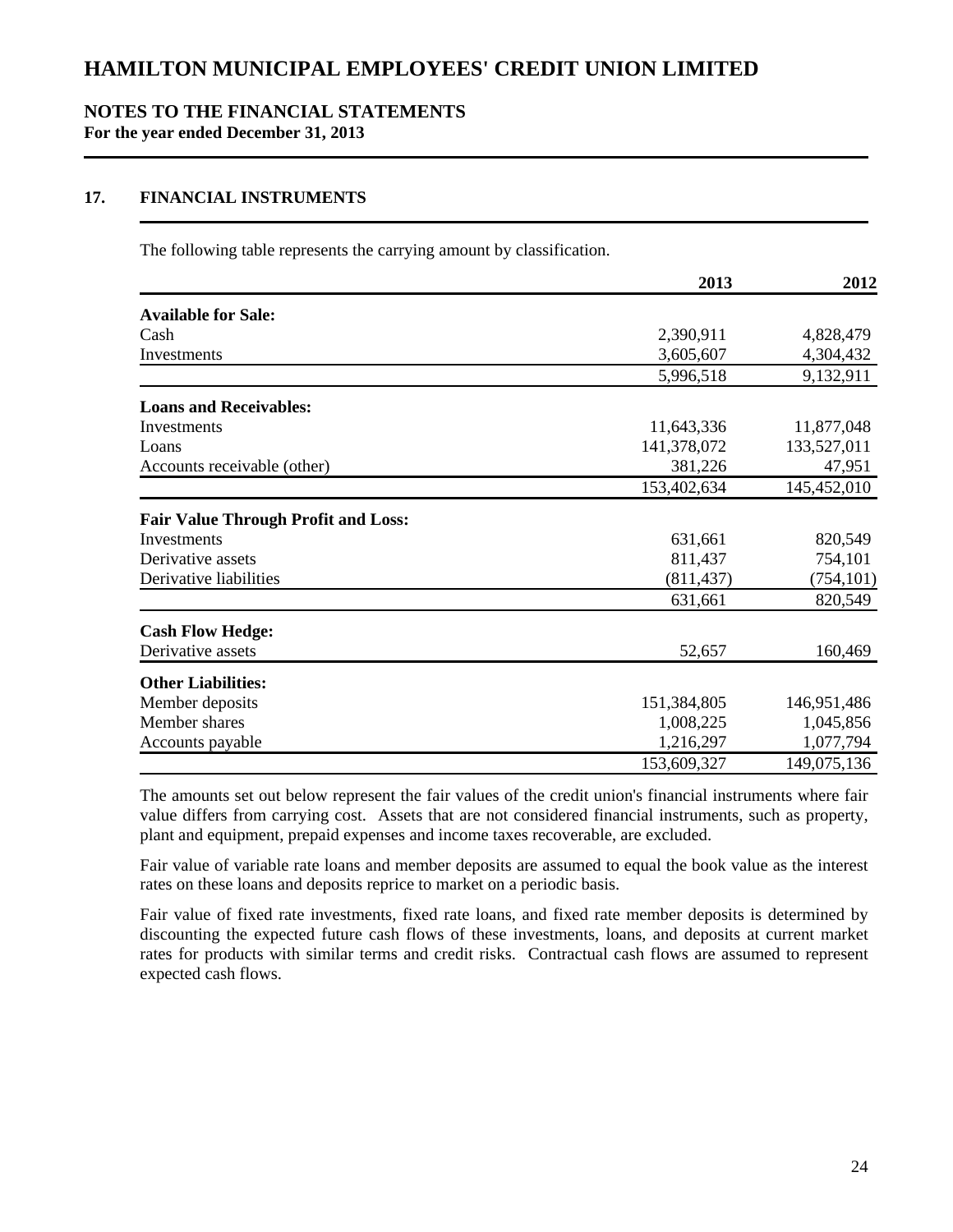## **NOTES TO THE FINANCIAL STATEMENTS For the year ended December 31, 2013**

#### **2013 Fair value Book value Fair value over (under) book value Assets** Investments 26,477 Loans and mortgages 141,540,084 141,378,072 162,012 **Liabilities** Member deposits 151,455,411 151,384,805 70,606 **2012 Fair value Book value Fair value over (under) book value Assets** Investments 12,019,962 11,877,048 142,914 Loans and mortgages 137,567,094 133,527,011 4,040,083 **Liabilities** Member deposits 146,612,044 146,951,486 (339,442)

## **17. FINANCIAL INSTRUMENTS (Cont'd)**

The following table provides an analysis of investments that are measured subsequent to initial recognition at fair value, grouped into Levels 1 to 3 based on the degree to which the fair value is observable:

## **Level 1**

Fair value measurements are those derived from quoted prices (unadjusted) in active markets for identical assets or liabilities using the last bid price;

### **Level 2**

Fair value fair value measurements are those derived from inputs other than quoted prices included within Level 1 that are observable for the asset or liability, either directly (i.e. as prices) or indirectly (i.e. derived from prices); and

### **Level 3**

Fair value measurements are those derived from valuation techniques that include inputs for the asset or liability that are not based on observable market data (unobservable inputs).

The level in the fair value hierarchy within which the financial asset or financial liability is categorized is determined on the basis of the lowest level of input that is significant to the fair value measurement. Financial assets and financial liabilities are classified in their entirety into only one of three levels.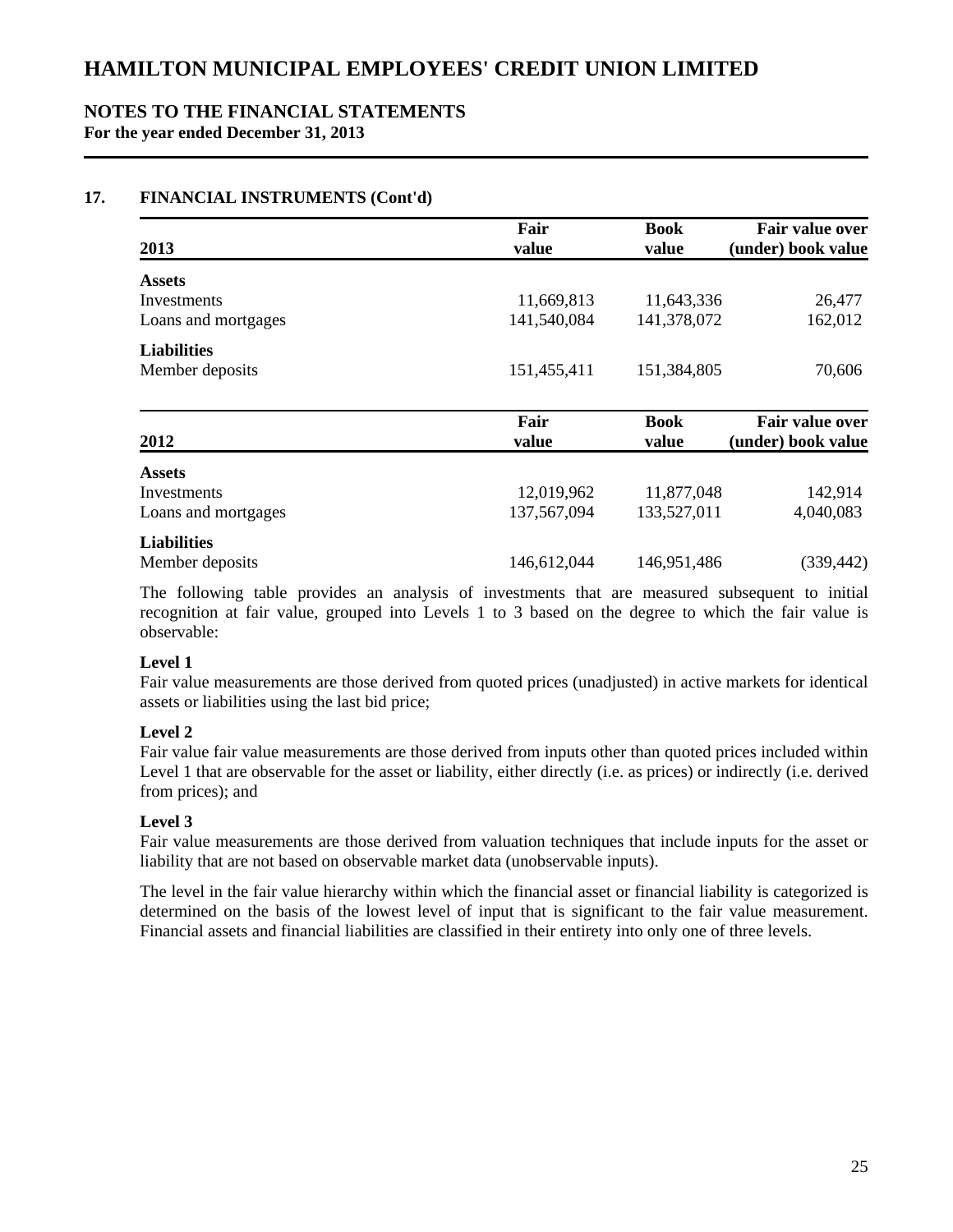## **NOTES TO THE FINANCIAL STATEMENTS For the year ended December 31, 2013**

## **17. FINANCIAL INSTRUMENTS (Cont'd)**

| <b>December 31, 2013</b>                                                           |           |           |            |              |  |
|------------------------------------------------------------------------------------|-----------|-----------|------------|--------------|--|
| <b>Financial Instruments</b><br><b>Measured at Fair Value</b>                      | Level 1   | Level 2   | Level 3    | <b>Total</b> |  |
| Cash and bank                                                                      | 2,390,911 |           |            | 2,390,911    |  |
| Other debt instruments                                                             |           | 2,355,764 |            | 2,355,764    |  |
| Central 1 Credit Union - Class A                                                   |           | 555,958   |            | 555,958      |  |
| Central 1 Credit Union - Class E                                                   |           | 692,400   |            | 692,400      |  |
| Other investments                                                                  |           | 1,485     |            | 1,485        |  |
| Derivative assets                                                                  |           |           | 864,094    | 864,094      |  |
| <b>CUCO Cooperative Association</b>                                                |           |           | 631,661    | 631,661      |  |
| Derivative liabilities                                                             |           |           | 811,437    | 811,437      |  |
| Total fair value investments                                                       | 2,390,911 | 3,605,607 | 684,318    | 6,680,836    |  |
| December 30, 2012<br><b>Financial Instruments</b><br><b>Measured at Fair Value</b> | Level 1   | Level 2   | Level 3    | <b>Total</b> |  |
| Cash and bank                                                                      | 4,828,479 |           |            | 4,828,479    |  |
| Other debt instruments                                                             |           | 3,063,080 |            | 3,063,080    |  |
| Central 1 Credit Union - Class A                                                   |           | 547,467   |            | 547,467      |  |
| Central 1 Credit Union - Class E                                                   |           | 692,400   |            | 692,400      |  |
| Other investments                                                                  |           | 1,485     |            | 1,485        |  |
| Derivative assets                                                                  |           |           | 914,570    | 914,570      |  |
| <b>CUCO</b> Cooperative Association                                                |           |           | 820,549    | 820,549      |  |
| Derivative liabilities                                                             |           |           | 754,101    | 754,101      |  |
| Total fair value investments                                                       | 4,828,479 | 4,304,432 | 981,018    | 10,113,929   |  |
| <b>Reconciliation of Level 3 financial instruments</b>                             |           |           | 2013       | 2012         |  |
| Balance beginning of year                                                          | 981,018   | 1,079,598 |            |              |  |
| Gains (losses) included in the statement of income as investment income            | 72,818    | 187,421   |            |              |  |
| Gains (losses) included in other comprehensive income                              | (77, 263) | (207,776) |            |              |  |
| Distributions received                                                             |           |           | (292, 256) | (78, 225)    |  |
| Balance, end of year                                                               |           |           | 684,317    | 981,018      |  |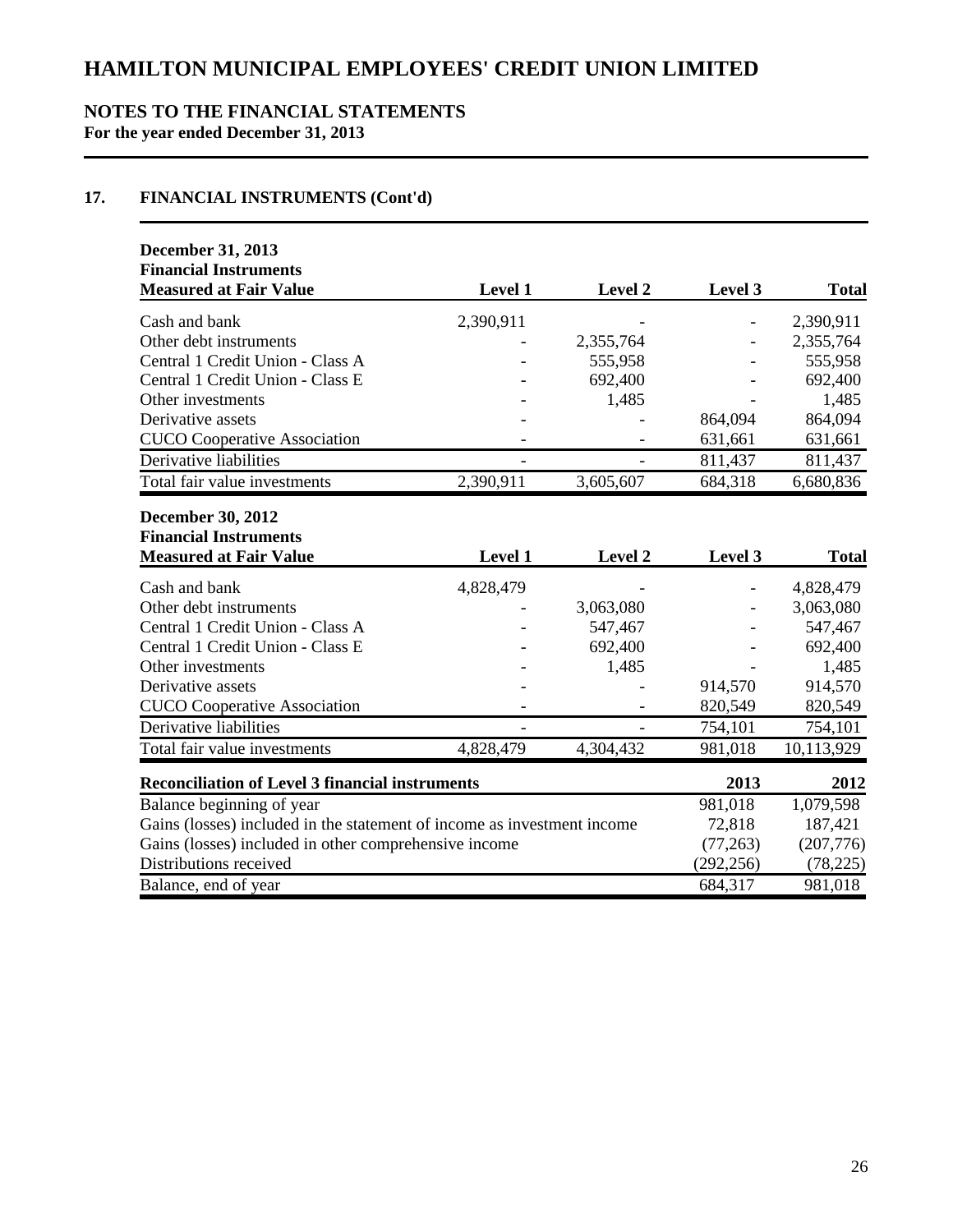## **NOTES TO THE FINANCIAL STATEMENTS For the year ended December 31, 2013**

## **18. RISK MANAGEMENT**

The Board of Directors has overall responsibility for the determination of the credit union's risk management objectives and policies and, whilst retaining ultimate responsibility for them, it has delegated the authority for designing and operating processes that ensure effective implementation of the objectives and policies to the credit union's finance function. The Board of Directors receives monthly reports from the credit union's Chief Financial Officer through which it reviews the effectiveness of the processes put in place and the appropriateness of the objectives and policies it sets.

### **Credit Risk**

The credit union is exposed to the risk of loss related to loans and mortgages receivable. The credit union invests in loans as its primary source of revenue. Credit is granted through consideration of the member's character, credit history, capacity for debt, and value of collateral available to secure the loan. The risk of credit loss is mitigated by requiring collateral security on loans in excess of \$30,000. Mortgages are secured by real property. Term loans and lines of credit are secured by other assets equivalent to the approved balance on the loan.

With respect to credit risk, the Board of Directors receives monthly reports summarizing new loans, delinquent loans and overdraft utilization. The Board of Directors also receives an analysis of bad debts and allowance for doubtful loans monthly.

A sizeable portfolio of the loan book is secured by residential property in Hamilton, Ontario. Therefore, the credit union is exposed to the risks in reduction of the loan to valuation ratio (LVR) cover should the property market be subject to a decline. The risk of (losses) from loans undertaken is primarily reduced by the nature and quality of the security taken.

There have been no significant changes from the previous year in the exposure to risk or policies, procedures and methods used to measure the risk.

### **Liquidity Risk**

Liquidity risk consists of the risk that the credit union is unable to generate sufficient cash to meet commitments as they come due. The credit union maintains a liquidity reserve with Central 1 Credit Union as described in Note 4. The credit union is also required by statute to maintain a prescribed amount of liquid assets to mitigate liquidity risk. Liquidity requirements based on expected maturity of member deposits, and the corresponding maturity of investments in loans, is described in the chart under Interest Rate Risk below. The credit union mitigates this risk by monitoring cash activities and expected outflows so as to meet all cash outflow obligations as they fall due.

There have been no significant changes from the previous year in the exposure to risk or policies, procedures and methods used to measure the risk.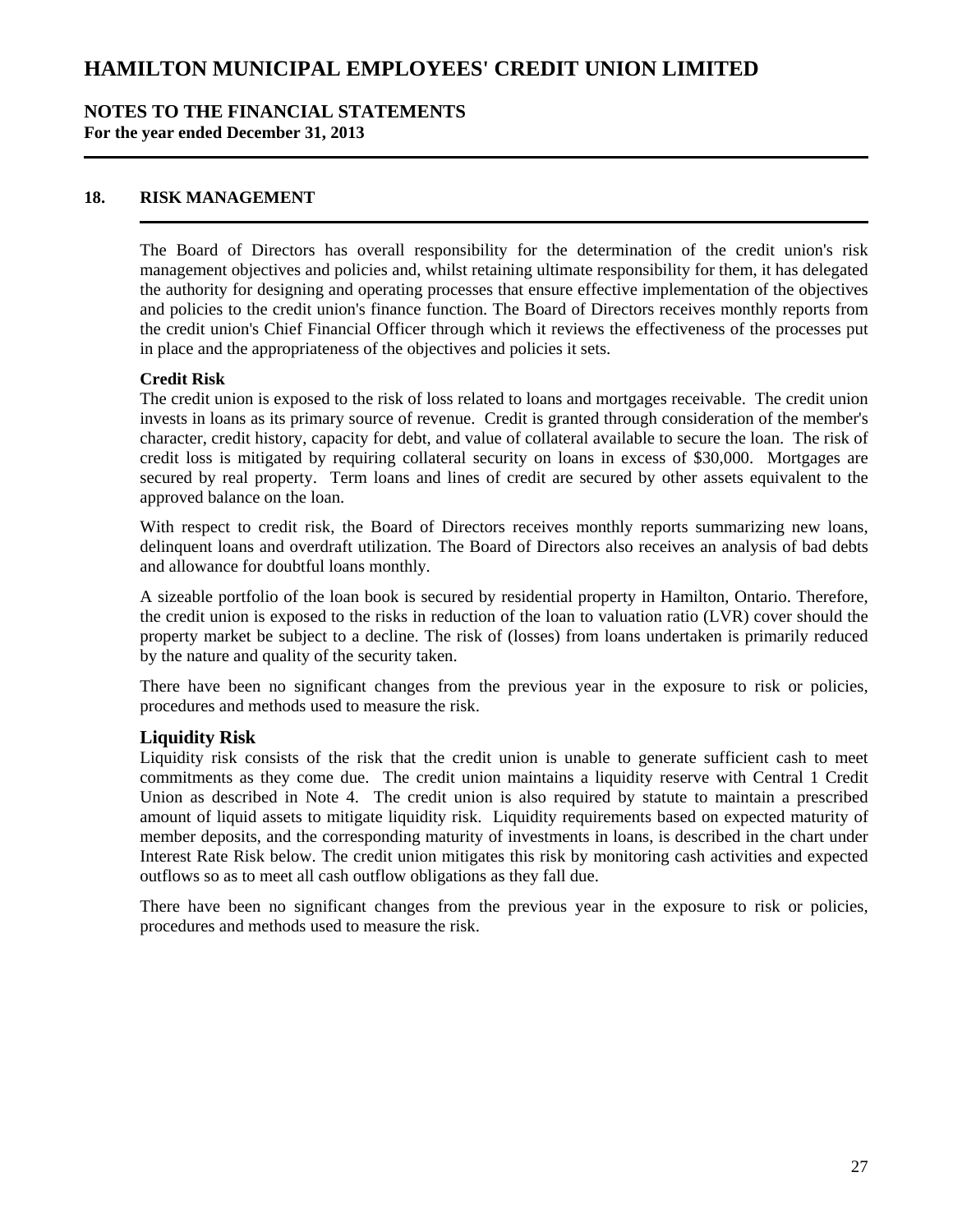## **NOTES TO THE FINANCIAL STATEMENTS For the year ended December 31, 2013**

## **18. RISK MANAGEMENT (Cont'd)**

#### **Currency Risk**

Currency risk relates to the credit union operating in different currencies and converting non Canadian earnings at different points in time at different foreign exchange levels when adverse changes in foreign currency exchange rates occur.

The credit union's foreign exchange risk is related to deposits and investments denominated in United States dollars. The credit union limits its holdings in foreign currency investments to 25% of the total investment portfolio in accordance with its investment policy. Total unhedged foreign currency must be less than 2% of total assets. Foreign currency changes are continually monitored for effectiveness of its foreign exchange mitigation activities and holdings are adjusted when offside of the investment policy.

### **Interest Rate Risk**

Interest rate risk is the potential for financial loss caused by fluctuations in fair value or future cash flows of financial instruments because of changes in market interest rates. The credit union is exposed to this risk through traditional banking activities, such as deposit taking and lending.

The credit union is required to establish policies and procedures to limit its exposure to interest rate risk. These policies must ensure that the credit union's net earnings before income taxes are not impacted by an amount greater than 0.15% of the credit union's total assets based on interest rate fluctuations that may reasonably be expected to occur. Measurement and management of exposure of interest rate sensitivity is done through a combination of income simulation and maturity gap analysis. The credit union's interest rate risk results from the fact that the maturity or repricing dates for interest rate sensitive assets differs from that for the interest rate sensitive liabilities.

The credit union is exposed to interest rate price risk as a result of fixed rate financial instruments. The credit union is exposed to interest rate cash flow risk as a result of its variable rate financial instruments.

Fixed rate financial instruments maturity dates substantially coincide with interest adjustment dates.

The tables below identifies the maturity dates of interest rate sensitive financial instruments.

Interest sensitive assets and liabilities cannot normally be perfectly matched by amount and term to maturity. The credit union's risk due to changes in interest rates determined that an increase in interest rates of 1% could result in an increase to net income of \$ 128,200 while a decrease in interest rate of 1% could result in a decrease to net income of \$ 154,170.

There have been no significant changes from the previous year in the exposure to risk or policies, procedures and methods used to measure the risk.